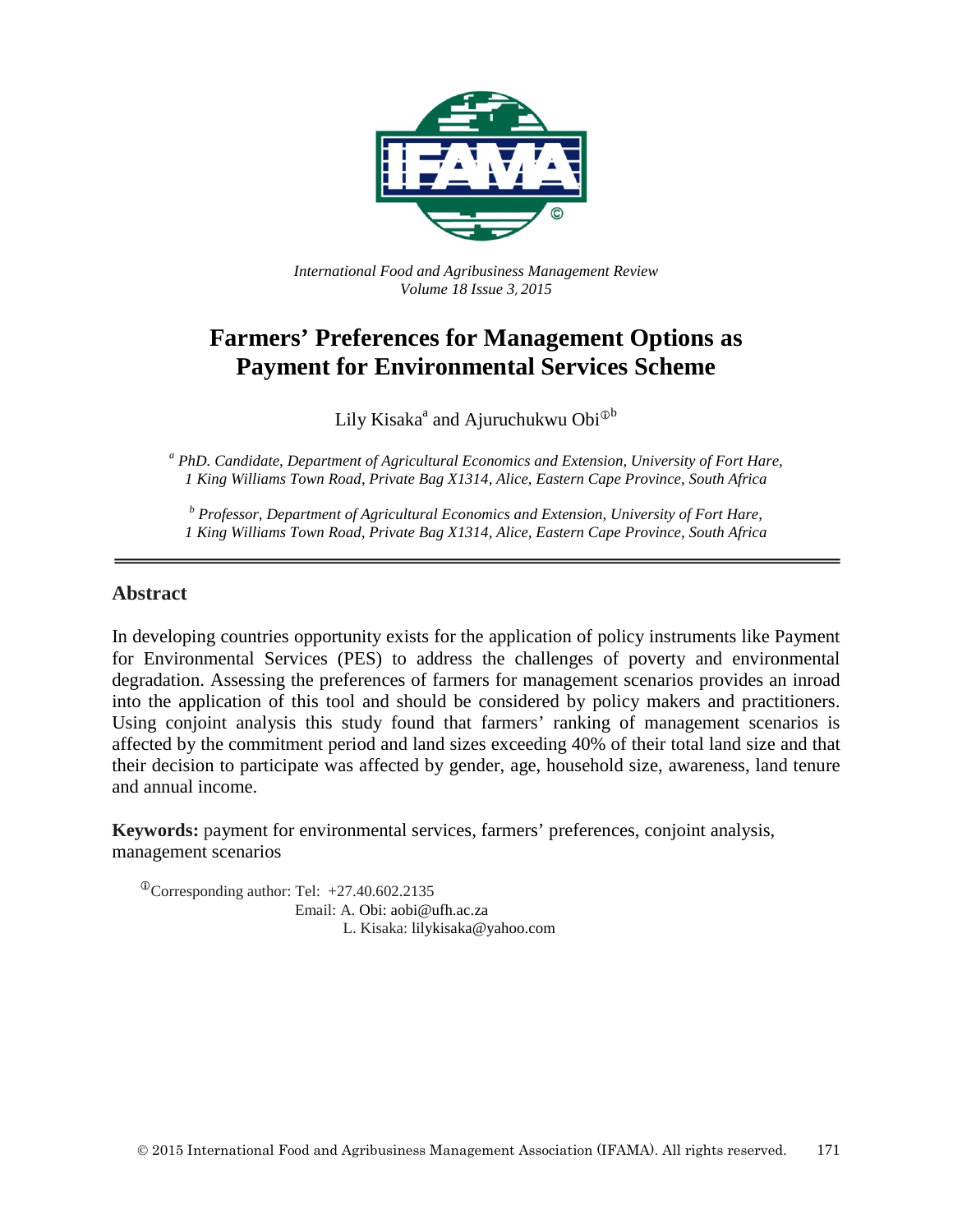Desertification, biodiversity loss, reduced forest cover, water scarcity, increased soil erosion, and climate change contribute to the complex environmental challenges the world faces today. These are complicated by their linkages to other global challenges, like fast growing population, increasing inequality and the global financial crises. Together these challenges leave an estimated one billion people in the world without enough food, water and other basic needs. Recognizing the gravity of these global challenges, the United Nations through its agencies United Nations Environment Program (UNEP 2008); the Food and Agricultural Organization (FAO 2011); and the International Fund for Agricultural Development (IFAD 2013), have endeavored to focus the World's attention on the questions about how we manage natural resource production systems, what value we assign to them, how we distribute these resources, and how we conserve them for future generations. However, poverty has been identified as one of the obstacles to the conservation and sustainability agenda. The Millennium Ecosystem Assessment (2005) defines poverty as the pronounced deprivation of well-being, which often arises from a broken link between human well-being and environmental services. Further poverty is directly linked to food security, which refers to the supply and access to provisioning environmental services, such as food, fibers, water, wood and fuel (MA 2005). One of the greatest challenges to addressing the problem of food insecurity in Africa, is how best to formulate development strategies that integrate environmental resource conservation into food security goals.

These strategies need to reconcile the environmental debt of tomorrow with the food deficit of today, calling for a trade-off between food security and environmental quality. There is need therefore for affordable policy approaches that will meet these two goals simultaneously.

Since the release of the Millennium Ecosystem Assessment (MA 2005), ecosystems have become widely recognized as natural capital assets supporting and supplying services which are highly valuable to humans. Agricultural ecosystems are by far the largest managed ecosystems in the world (FAO 2007) and the largest sector of rural economies in Africa, engaging majority of the rural population (Nkonya et al. 2011). The productivity of smallholder agriculture and its contribution to poverty reduction and food security depend on the services provided by wellfunctioning ecosystems, and in turn, affect the condition of ecosystems (IFAD 2013). In the face of the current global challenges, the agricultural sector is expected to provide an ever-growing supply of ecosystem-based goods and services. About 80 percent of the anticipated increase in land-based agricultural production is expected to derive from increased input use and improved technology on existing agricultural land (FAO 2007). This in turn could exacerbate damage to land-based ecosystems through expansion into environmentally fragile areas, soil erosion, pressure on water supplies, rising nitrate levels in ground and surface water, salinization, and growing air and water pollution from livestock wastes. Farmers can provide a better mix of ecosystem services through changes in land-use and production systems, and in so doing expand the share of environmental services characterized by positive externalities.

There are some land use practices based on sustainable agricultural principles which produce multiple outputs and thus offer potential opportunity to achieving the two mutually exclusive objectives and minimize the tradeoffs (Ajayi et al. 2008). There is a consensus in the literature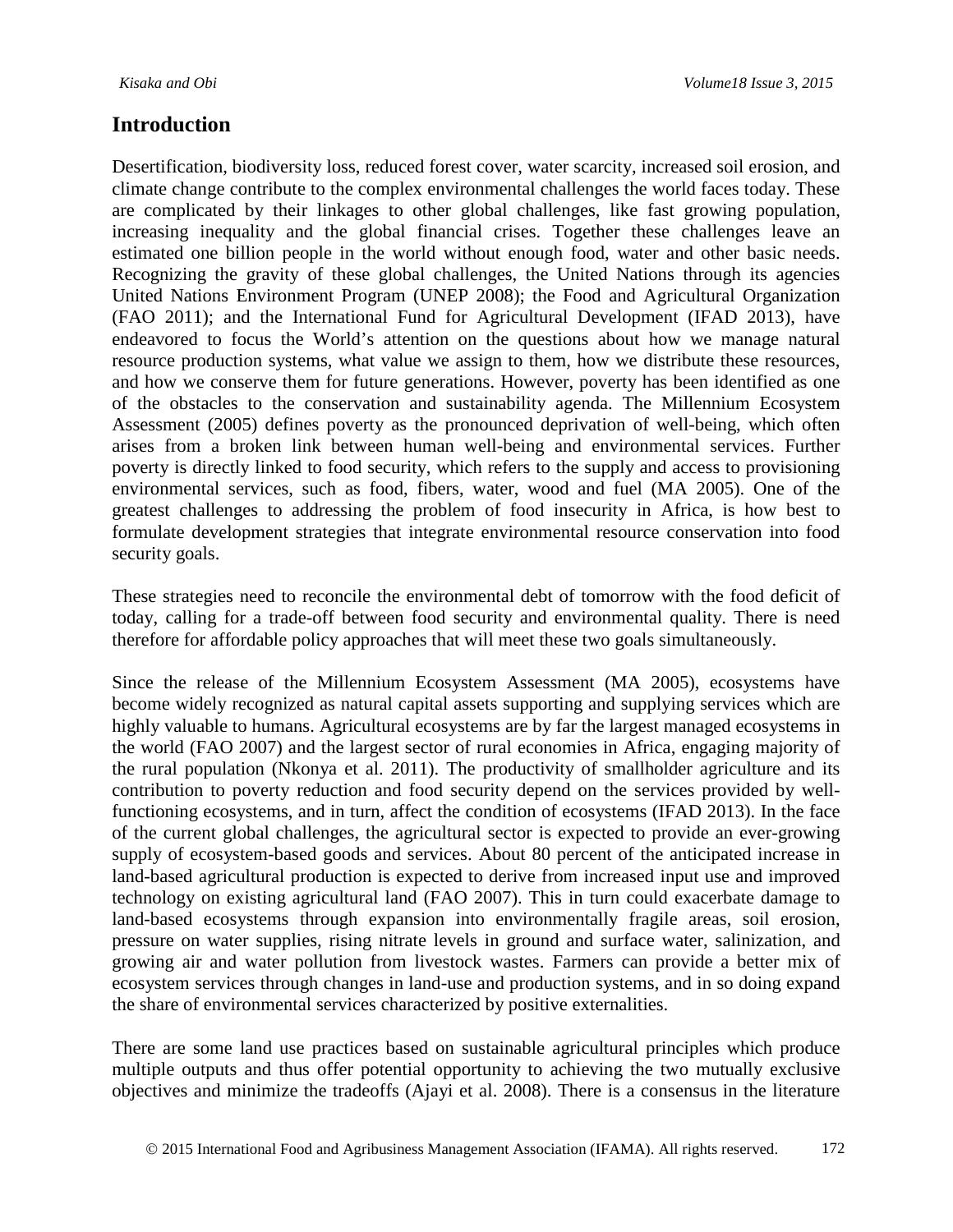that most of the practices are feasible and technically sound (Ajayi et al. 2008; Sileshi et al. 2008), but the level of uptake of the practices by farmers has been low particularly in low income regions of the world, or attained only a modest success in other regions (Antle and Diagana 2003; Mercer 2004).

Environmental services are public goods, a special class of externalities, that are non-excludable and non-rivalry, therefore there is generally very little incentive to preserve them. As a result, there are no direct market mechanisms to signal the scarcity or degradation of a service until it fails. A key question, therefore, concerns how society can motivate farmers to reduce negative side-effects while continuing to meet the increasing demand for agricultural produce.

Payment for environmental services (PES) has emerged as an important tool that can motivate farmers to provide environmental services through land use changes and adoption of best land management practices, and in so doing, ensure the productive basis of long-term food security for local communities. PES is premised on the concept that to maintain the flow of environmental goods and services for society, incentives are needed to induce local people to forego more disruptive land and resource use practices. It is defined as a voluntary transaction in which a well-defined environmental service (or land use likely to secure that service) is being bought by a minimum of one environmental services buyer from a minimum of one environmental services provider if and only if the provider continues to supply that service (Wunder 2005). Proponents of PES argue that compensating land user for ecosystem services would make markets consider such services in decision making processes, thereby increasing chances of arresting land degradation and other environmental problem such as erosion and floods (Pagiola et al. 2005).

The concept of PES is premised on a theoretical background that stems from neoclassical environmental economics (Pearce and Turner 1990; Perman et al.2003), where environmental dilapidation is attributed to the constant inability of markets to internalize environmental externalities, and to free-riding brought on by the public-good nature of ecosystem services. A Coasian solution to land use externalities has gained popularity and proposes to align private and social costs through conditional payments from those affected by the externality to the landholder (Engel et al. 2008). Hence, the PES philosophy argues for the internalization of environmental externalities through the creation of ES markets or quasi-markets. The explicit focus on positive externalities results in a shift from the 'Polluter Pays Principle' (PPP) to a 'Beneficiary Pays Principle' (BPP) (Pagiola et al.2002, Pearce et al. 2004) or 'Provider Gets Principle' (PGP) (Hubermann and Leipprand 2006). The land user is now seen not as a polluter, but as a service provider who is presented with an opportunity to add an environmental service to their production portfolio, either as a joint product of other goods or as a service that is independently generated (Heckens and Bastiaensen 2010). Watershed contexts are believed to tie in better with the Coasean upstream–downstream externalities framework, as they can capitalize on the production of straightforward externalities (water services) and the generation of relatively low transaction costs by adding environmental services payments to financing structures already established by local water utilities (Kosoy et al. 2007). This prompted research exploring the potential of local payments for watershed services and the prospects it offers for securing long-term ecosystem protection (Ortega-Pacheco et al. 2009; Porras et al. 2008; Southgate and Wunder 2009) and financing for improved agricultural productivity.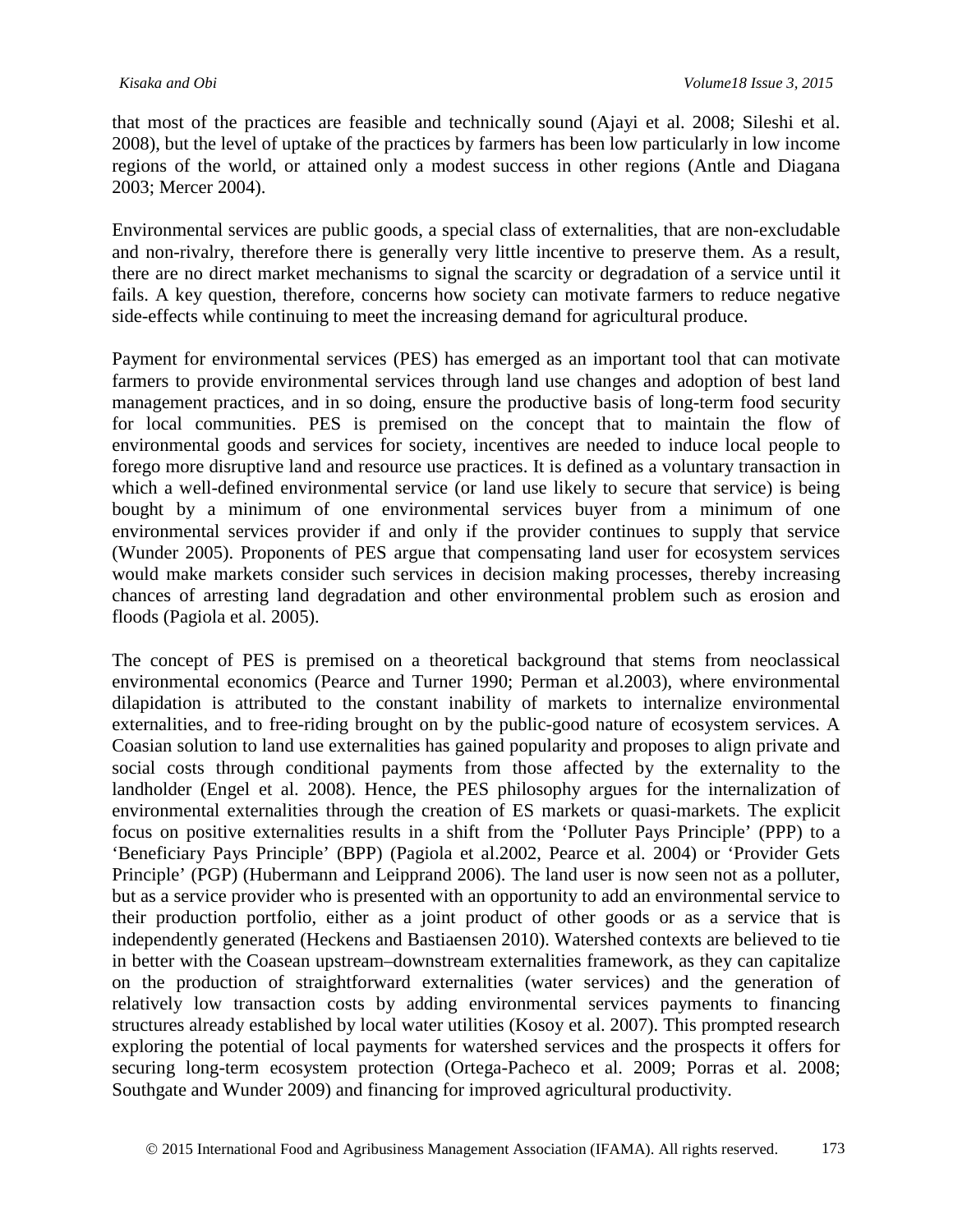In developing countries opportunity exists for emerging markets in PES to help address the challenges of poverty and natural resource degradation. The study, whose findings are presented in this paper, was motivated by that opportunity and building on existing knowledge of PES, endeavored to understand how farmers can participate effectively in PES schemes to meet the intertwined goals of increased food production and reduced ecological footprint. The study was conducted in the western part of Kenya, in the Mt. Elgon ecosystem, one of the five water towers in the country. River Kuywa the watershed used in this study is one of the tributaries of the River Nzoia that drains into the Lake Victoria an important shared resource of the East African Community Partner States. To facilitate planning for sustainable land management, it is vital that there is an understanding of farmers' preferences for the different attributes that make up the management options for intended PES Schemes. However, there is little information on farmers' preferences as they relate to PES management options in Kenya and specifically in the Mt Elgon ecosystem. This study examined the preferred management options that farmers would be willing to adopt to support provision of environment services in a Payment for Environmental Services (PES) approach within the Mt. Elgon ecosystem, Kenya. Specifically the study:

- i. determined combinations of attributes that comprise a suitable management scenario.
- ii. evaluated farmers preferences for these attributes with a view to select the best combination of attributes to form the most preferred management option for a PES scheme.
- iii. examined which factors affect the selection of attributes that constitute the management options.

The results of this study will directly inform the development of PES schemes and lay the foundation for negotiations with potential buyers of the environmental services, while also contributing to a broader understanding of investment in PES programs which continue to expand globally, by providing critical information to policy makers and development practitioners.

#### *Environmental Services*

In recent decades, the interdisciplinary field of ecosystem management focused on human-nature dependence has emerged and represents a major area of inquiry into understanding the current state of earth's ecosystems and their ability to support human wellbeing (MA 2005). Natural or human- managed ecosystems provide positive environmental externalities, normally not taken into account in individual economic decisions (Pagiola et al. 2002a). This, economists such as Suhdev (2010), claim is the underlying cause for the observed degradation of ecosystems and the loss of biodiversity. The notion of environmental services was therefore, introduced and promoted as an alternative way of thinking about conserving biodiversity threatened by habitat destruction; one in which human well- being is considered more explicitly. In so doing environmental economists postulate that this would lead to economic valuation of ecosystems and their integration into decision making (Wunder et al.

2008; Stiglitz and Walsh 2002; Pagiolo 2005; Spangenberg and Settele 2010) providing a comprehensive and compelling economic case for conservation. According to Goldman et al. (2008), "Where traditional approaches focused on setting land aside by purchasing property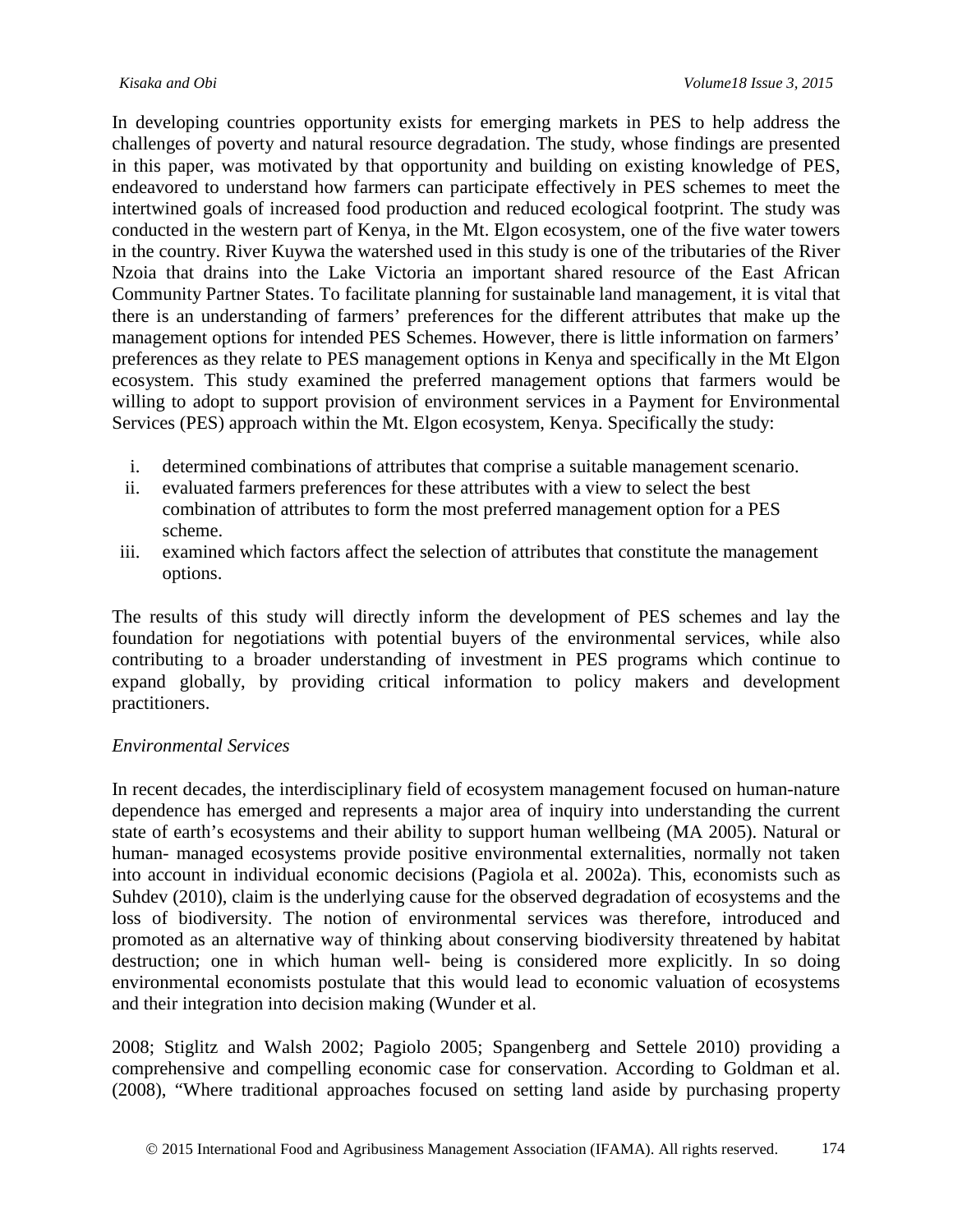rights, ecosystem service approaches aim to engage a much wider range of places, people, policies and financial resources in conservation." With this new environmental services approach has come new strategies and tools to support conservation efforts worldwide.

The term *environmental services* has been defined in a variety of ways by scholars. According to Kosoy et al. (2007) environmental services refers to the provision of positive environmental externalities. Spangenberg et al.(2010) defined environmental goods (such as food) and services (such as waste assimilation) as representing the benefits human population derive, directly or indirectly, from ecosystem functions. Daily (1997) noted that environmental services are the conditions and processes through which natural ecosystems, and the species that make them up, sustain and fulfil human life, while Boyd and Banzhaf (2007) define environmental services as "components of nature, directly enjoyed, consumed, or used to yield human well-being". Rosegrant (2002) and Johnson and Baltodano (2004) also defined environmental services as "the conditions and processes through which ecosystems sustain and fulfil human life, including the provision of food and other goods". This paper adopts the definition by the MEA (2005) which defined environmental services (ES) as benefits received from healthy ecosystems, satisfying human needs without neglecting other species requirements that are usually not internalized in economic decisions. A critical factor is the maintenance of adequate stocks of ecosystem resources to ensure an adequate flow of environmental services (Batabyal et al. 2003) and hence the need to understand ecological resilience. Human decisions lead to actions that have impacts on ecosystems, causing changes in ecosystem structure and function. These changes in turn lead to changes in the provision of environmental services, which have impacts on human welfare. A clear understanding of these links provides information that can lead to the reform of institutions and better decisions that ultimately improve the state of ecosystems and the services they provide to society.

The Millennium Ecosystem Assessment report (2005) classified environmental services into four categories; (i) provisioning services, which are the products obtained directly from the environment like food or water; (ii) regulating services, which are the benefits obtained from the regulation of environmental processes such as control of floods, erosion regulation, water purification and waste treatment; (iii) supporting services which are needed to maintain the functioning of other ecosystem processes, including nutrient cycling; soil creation; and photosynthesis; and (iv) Cultural services which are the non-material benefits that people obtain the environment such as aesthetic pleasure, recreational opportunities, and spiritual and cultural sustenance.

#### *Payment for Environmental Services*

Natural resources are the basis of subsistence in many rural communities and the livelihoods of developing country populations are directly dependent on healthy ecosystems. There is a recognized link between poverty alleviation and the benefits that people derive from ecosystem services. Payment for Environmental Services (PES) has been presented as contributing towards sustainable development—a positive incentive to combine nature conservation and livelihood development (Gross-Camp et al. 2012). The PES approach strives to attain both goals of economic gain and environmental nourishment. PES is a policy instrument that combines the transfer of monetary resources directly to farmers or other rural actors in exchange of a land-use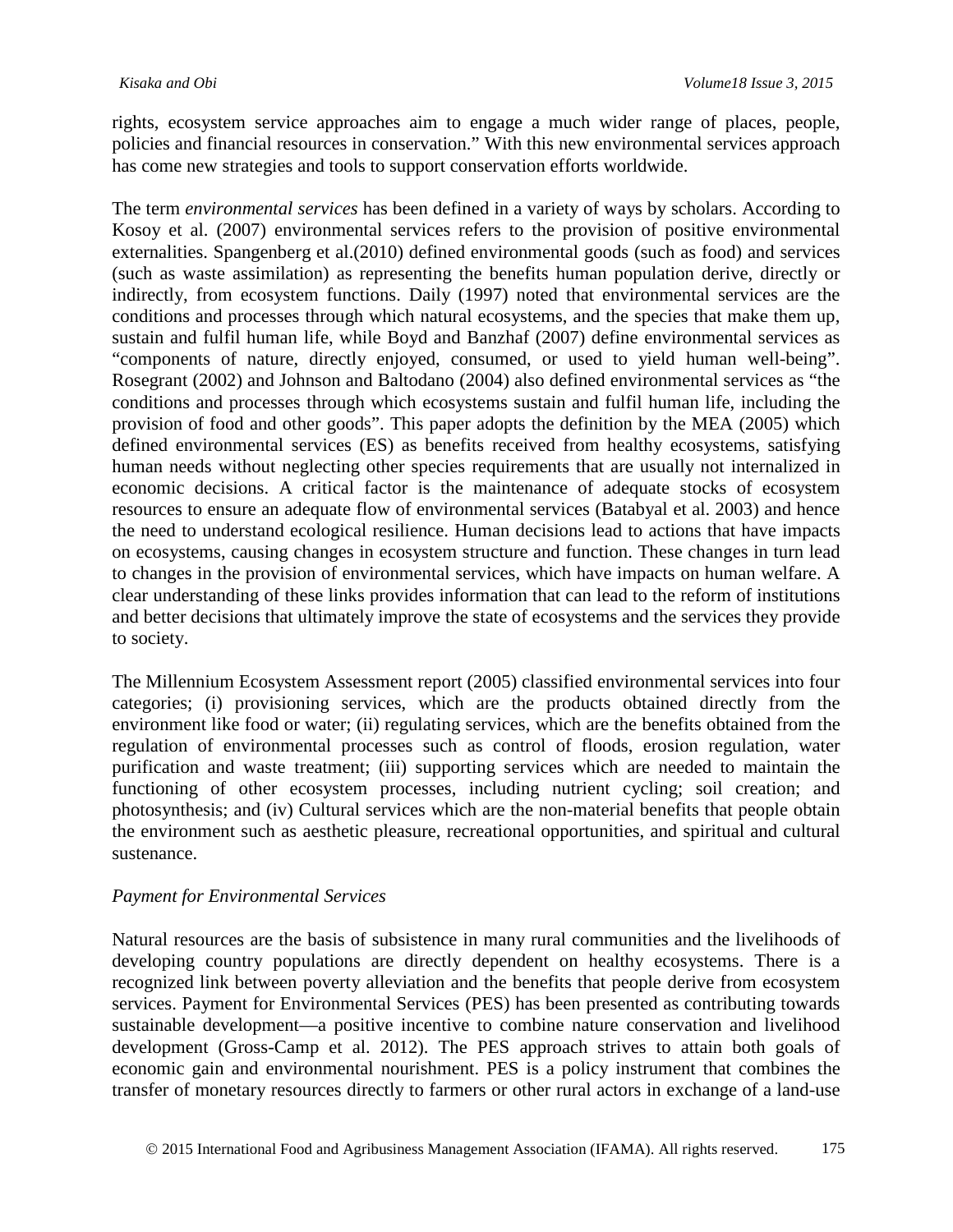or management practice that increases or secures the provision of an environmental service. The most widely applied definition of PES given by Wunder (2005) refers to PES as *"a voluntary transaction in which a well-defined environmental service (ES), or a land-use likely to secure that service, is being bought by at least one well defined ES buyer from a defined ES provider, if, and only if, the ES provider secures ES provision".* While there is no consensus on this definition of PES schemes, it introduces basic principles that differentiate PES schemes from other marketbased policy instruments.

While the definition of Wunder (2005) is acknowledged and widely applied, it is increasingly considered to be too narrow in some aspects and thereby excluding PES-like incentive and effective rewarding schemes that do not adhere strictly to these principles (Sommerville et al. 2009; Swallow et al. 2007; Pagiola et al. 2005). Since 2005, efforts have been undertaken to refine and improve the concepts (Karousakis 2010; Swallow et al. 2007; Wunder et al. 2008; Sommerville et al. 2009). This has resulted in the development of a number of alternative and extended concepts such as: Markets for Ecosystem Services (MES) (Pagiola and Platais 2007), Compensation for Ecosystem Services (CES) (Van Noordwijk and Leimona 2010), International Payments for Environmental Services (IPES) (UNEP et al. 2006) or Compensation and Rewards for Ecosystem Services (CRES).

Compensation and Rewards for Ecosystem Services (CRES) are defined as negotiated and contractual agreements between ES stewards, ES beneficiaries and/or intermediaries aimed at maintaining, enhancing, reallocation or offsetting of damage to ES (Swallow et al. 2007).

Pagiola (2010) provided three reasons that make PES particularly attractive namely: i) it can be implemented as a development program that has the ability of generating its own finance; ii) it can be economically efficient, since efforts can be focused where benefits of conservation are highest and costs are lower; and iii) it can be more sustainable in the long-term, since it relies more on self- interested users than on external supporters such as governments, NGOs or donors. It follows from this that in a situation of high environmental concerns and limited financial resources, PES can generate additional alternative resources, allocate funds to environmentally friendly management practices and sustainable production patterns (WWF 2012). Payments for Environmental Services (PES) schemes require clear and enforceable rules and transaction mechanisms to foster trust and confidence among stakeholders (Robertson and Wunder 2005). Identification of farmers' preferences for management options provides information to support the development of acceptable management contracts for PES schemes.

# **Methodology**

#### *Sampling Procedures*

To generate the sampling frame GIS was used to delineate the watershed area for the Kuywa River and the sampling frame was the list of households living within the delineated watershed based on the Kenya National population Census 2009. Using catchment maps provided by the Lake Victoria North Water Resources Management Authority (LVNWRMA), overlaid on a GIS map with administrative boundaries; the researcher listed all sub-locations (smallest Administrative unit) that fell within the watershed. Using a random sampling technique, six sub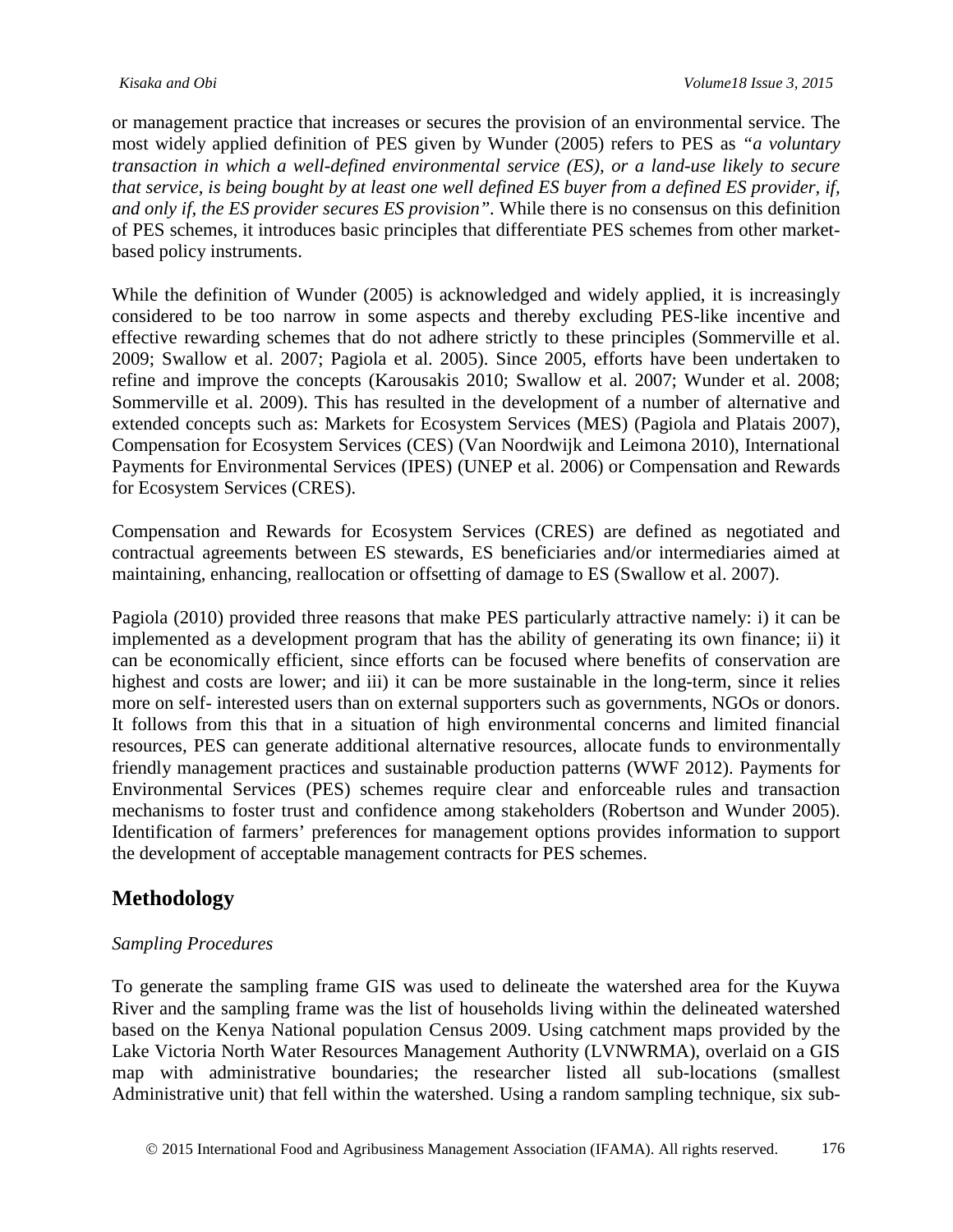locations were selected for inclusion in the study. Since the sub-locations vary in size and population, selection of sample households was based on a spatial sampling technique; systematic unaligned pattern (McCoy 2005). Accordingly for each sub-location random sampling points (RSP) were calculated in each cell using ArcGIS tools. This guaranteed a good spatial representation of the sample set. Each RSP represented a survey respondent. For each RSP the GIS coordinates were provided and used to identify the respondents on the ground. Some RSP fell at a spot with no household like churches or market places. To take care of this, some reserve RSP were generated to replace possible ineligible ones. The sample size was determined by the experimental design as outlined in the next section.

#### *Experimental Design*

To determine which management scenario would be ranked by the respondents, and therefore the experimental foundation for the design of the conjoint analysis, attributes and attribute levels were selected based on information collected from a review of literature, focus group discussions and key informant interviews. The study selected six attributes with various levels namely: (i) Land area to be committed (ii) Length of commitment period; (iii) Right to harvest products from committed land; (iv) Incentive Scheme; (v) Local scheme administering Agent; (vi) Required free labor contribution. The design of the hypothetical scenarios (Product) was then created by combinations of different attribute levels using a factorial design method on the selected attributes previously employed by Arifin et al. (2009). Of the six attributes, four attributes had three levels and two had four levels therefore (34\*42) generated a total of 1,296 management scenarios. Based on a pre-test of the questionnaire, it was determined that each respondent could comfortably rank a maximum of 9 management scenarios, therefore the full set of scenarios could be handled by 144 respondents. The 1,296 management scenarios were divided among the 144 respondents in a manner that achieved a near orthogonal design using AlgDesign package from R statistical system (Wheeler 2008). The respondents were asked to rank the scenarios on a scale of 1-5 for each hypothetical scenario in terms of the likelihood that s/he would participate.

#### *Model Specification*

The study applied conjoint analysis to evaluate farmers' preferences towards various unique hypothetical management scenarios that could be applied to a proposed Payment for Environmental Services (PES) scheme. A fundamental characteristic of this approach is that the utility derived from a product can be decomposed into part-worths<sup>[1](#page-6-0)</sup> relating to the different attributes of that product. To ensure accuracy and reliability of the results for the conjoint analysis, the data collected was analyzed using three models; (i) the traditional conjoint rating model; (ii) the Binary Logistic regression; and (iii) the ordered logit model. The traditional conjoint rating model was used to analyze rating data assuming intervals are equal. A binary logistic regression was used to assess the effect of the levels of the attributes on farmer's preference to definitely undertake a specific scenario. While the Ordered logit model was used to analyze the rating data assuming intervals are not equal.

<span id="page-6-0"></span> $<sup>1</sup>$  [Part-worths](https://www.surveyanalytics.com/help/143.html)</sup>

<sup>© 2015</sup> International Food and Agribusiness Management Association (IFAMA). All rights reserved. 177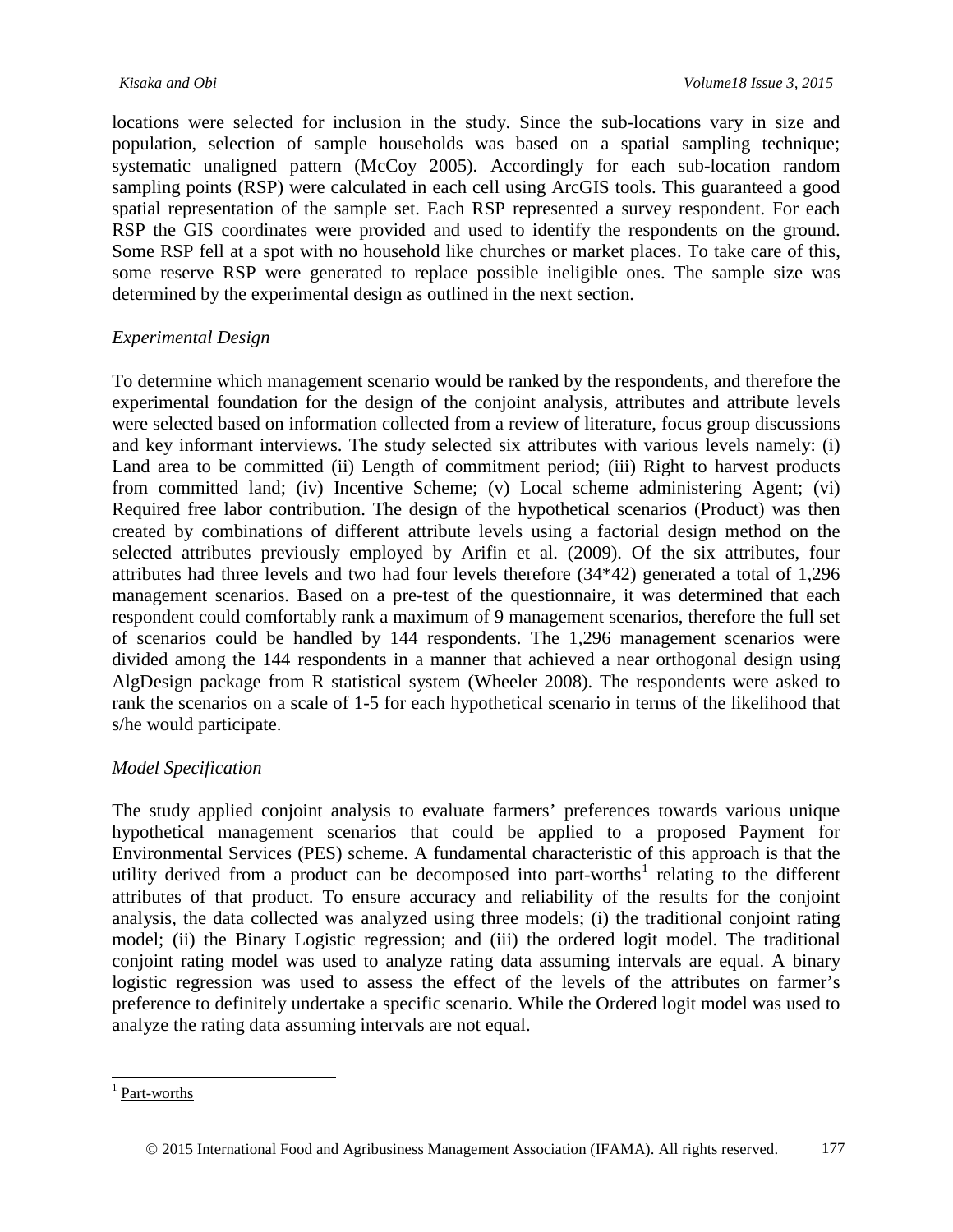The statistical method primarily used in Traditional conjoint analysis is Ordinary Least Squares regression. The underlying assumption of this method is that the rating scale responses satisfy the numerical properties associated with interval scales i.e. that individuals can use rating scales to provide meaningful differences between scenario profiles and that the units of the rating scale represent equal differences. The landholders' rating for each management scenario is assumed to be proxies for individual utility. And assuming (a) rating scale intervals are equal; (b) the individual's utility function is strictly additive and linear in the model parameters; (c) The errors are distributed normally and independently with constant variance; the unobserved latent utility of individual n when he selects management scenario j will be expressed as:

$$
(1) U_{nj} = \beta_o + \beta_l R_{nj} + \varepsilon_{nj}
$$

Where:

*β* are unobserved true parameters that linearly relate the observed ratings to the unobserved latent utility

*R* are the rating given by respondent n to management scenario j ε is an error term

The ratings provide information about the true utilities, and thus allow one to specify the rating data as a linear regression of attribute levels as follows:

 $(2)$   $R_{ni} = \alpha_o + \beta_1 X_{1,1} + \beta_2 X_{1,2} + \ldots + \beta_{m-1} X_{1,m-1} + \ldots + \beta_{k(m-1)} X_{k(m-1)} + \varepsilon_{ni}$ 

Where:

*β's* are utility or preference estimates (part-worth) associated with each attribute level, and  $\varepsilon_{ni}$  is an error term that must satisfy the usual OLS assumptions of mean zero, constant variance and independence.

If the assumptions are satisfied, the estimated  $\beta$ 's can be interpreted as part-worth utilities, representing the conditional response means associated with each attribute level.

A binary logit model was used to assess the effects of the levels of attributes on farmers' preferences to definitely undertake a specific scenario among the different options presented during the conjoint experiment. For purposes of logit modeling a binary dependent variable Y is created; Where:

 $Y = 1$  when the individual would definitely undertake a given scenario; and Y=0 otherwise.

In this approach only those individuals who said they would definitely undertake a given scenario were counted as participating. Further it is assumed that individual's decisions to participate depend upon program attributes. The rational farmer will prefer to undertake the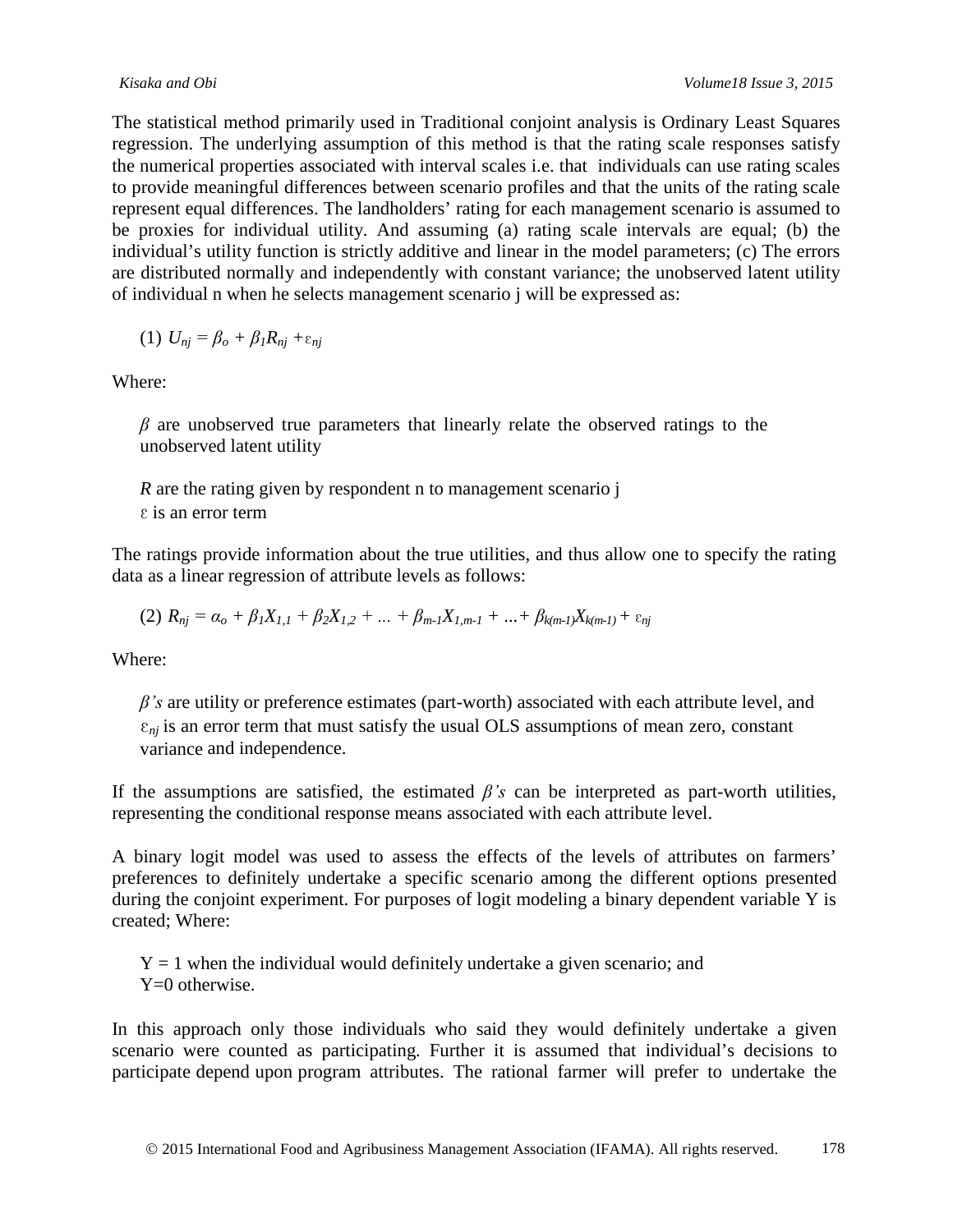*i*<sup>th</sup> management scenario if the utility he expects to derive from *i* is greater than or equal to the utility he would expect to derive from other alternative contract scenarios. In other words:

$$
\begin{array}{l} Y_i = 1 \text{ if } U_{ni} \geq U_{nj} \text{ , } \forall_{j \neq i} \text{ and } \\ Y_i = 0 \text{ if } U_{ni} \leq U_{nj} \text{ , } \forall_{j \neq i} \end{array}
$$

It follows that the utility that farmer  $n$  derives from the observed attributes of the  $i<sup>th</sup>$  land management scenarios can be represented as:

(3)  $V_{ni} = \beta_i X_{1i} + \ldots + \beta_k X_{ki} + \alpha_i H_i + \ldots + \alpha_R H_R$ 

 $X_{1i}$  ....  $X_{ki}$  are levels of the identified attributes  $H_1$  .....  $H_s$  are respondent's individual socio-economic characteristics B<sub>1</sub>...... β<sub>k</sub> and  $α_1$  ...α<sub>s</sub> are unknown parameters

An ordered Logit model was used in the analysis of the respondents rating for alternative management scenarios. Suppose a rating scale of  $1 - 5$ ; it follows that the dependent variable is the rating between **1** (a respondent preferred that he would definitely not undertake) and; **5** (a respondent preferred that he would definitely undertake). The independent variables are the levels of the attributes and the specific characteristics of the respondents. We assume that any contract that the farmer rates with a higher number is preferred over any contract that he/she rates with a lower number. But unlike in the traditional conjoint model, we do not assume that the intervals between ratings are equal. The ratings are characterized as discrete and ordered, but not ordered by equal intervals and again assuming the error terms are distributed over the logistic function.

It follows then that the utility that farmer  $n$  derives from the observed attributes of the  $i<sup>th</sup>$  land management scenarios can be represented as

$$
(4) V_{ni} = \beta_i X_{1i} + .... + \beta_k X_{ki} + \alpha_i H_i + .... + \alpha_R H_R
$$

Where:

 $X_{1i}$  ....  $X_{ki}$  are levels of the identified attributes  $H_1$  .....  $H_s$  are respondent's individual socio-economic characteristics

 $B_1$ ......  $\beta_k$  and  $\alpha_1$  ... $\alpha_s$  are unknown parameters

Though  $V_{ni}$ , the indirect utility derived from a particular contract cannot be observed, the conjoint rating experiment provides information about farmer's ratings of alternative scenarios. We observe the rating 1 through 5 where:

*Rating* = 1 *if* $V_i \leq \mu_1$ *Rating* = 2 *if* $\mu_1 \le V_i \le \mu_2$ *Rating* = 3 *if* $\mu$ <sub>2</sub> <  $V_i$  <  $\mu$ <sub>3</sub> *Rating* = 4 *if* $\mu_3 \le V_i \le \mu_4$ *Rating* = 5 *if*V<sub>i</sub> $\geq \mu_4$ and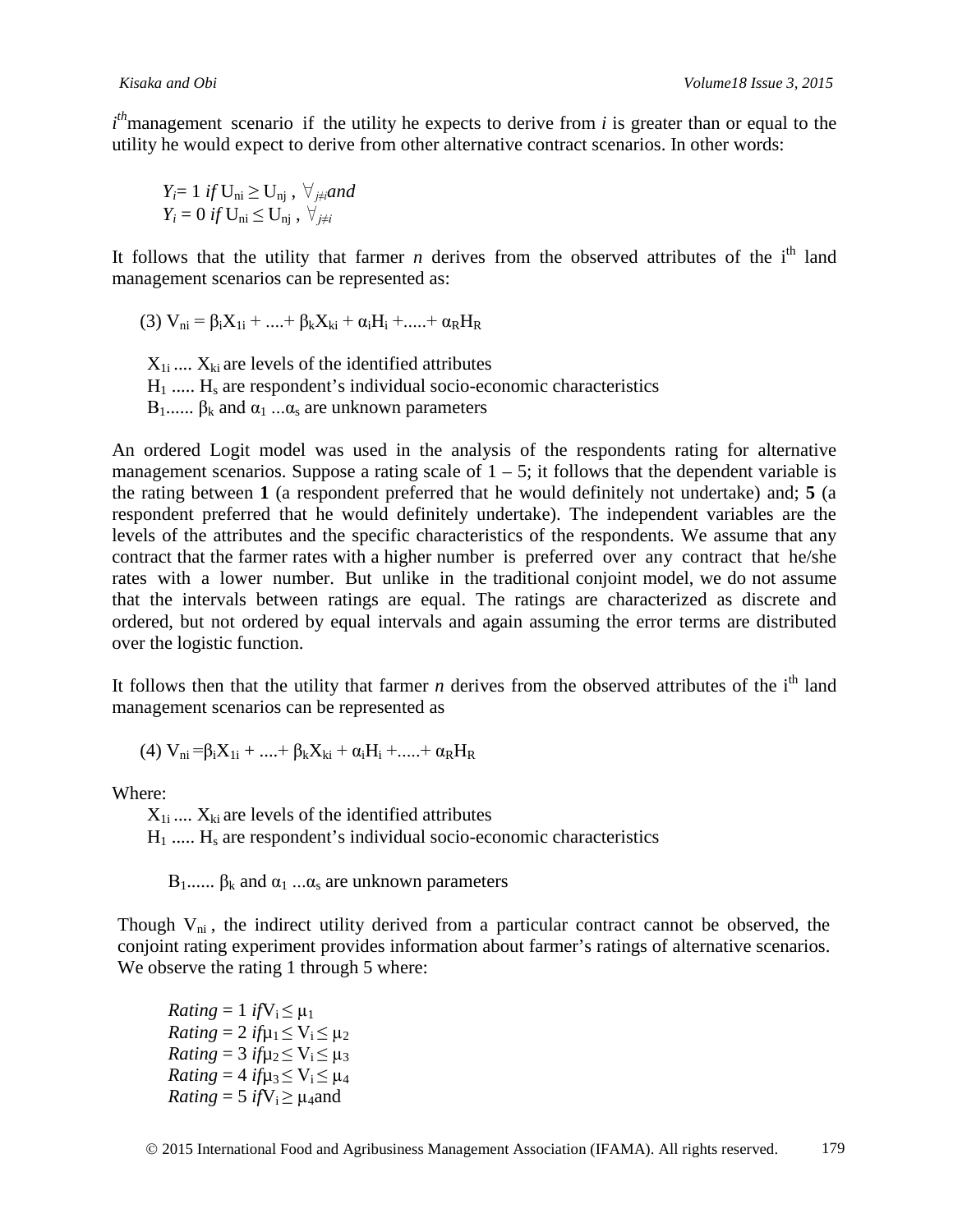$\mu_1$  ....... $\mu_4$  are estimated cut off points

The probability that the farmer will give a rating of  $\mathbf i$  to the i<sup>th</sup> contract scenario is given as:

(5)  $Pr(Rating = j) = Pr[\mu_{j-1} < (\beta_1 X_{1j} + ... \beta_K X_{kj} + \alpha_{1j} H_1 + ... + \alpha_{RJ} H_R) < \mu_4]$ 

## **Results and Discussion**

*Socio-Economic and Demographic Characteristics of Respondent*

Of the 144 respondents, 42.1% were male and 57.9% were female. Demographic characteristics of respondents are said to affect their responses. An examination of these showed that the respondents ranged from age 18 years to 86 years, with an average age of 41 years. Respondents had an average household size of 6 persons and ranging from one person per household to 13 people per household. This indicates that in the study area majority of the people are middle aged and they have relatively large families compared to the county average of 5.31persons per household (KNBS 2010). Majority of the respondents had some years of formal education, with those with primary education making up 51% of the respondents and those with secondary education 37.2%; technical and university levels 1.4% and 4.8% respectively. Those with no formal schooling made up only 5.5% of the respondents. The main occupation and therefore main source of income for the respondents is farming comprising over 80% of the respondents. Income level has been predicted to affect farmer's land use choices; Farmers in the study area have a mean income of approximately USD 149 per month. The average income from farming activities was approximately USD 102 per month and that from off-farm activities was approximately USD 46 per month. This is consistent with reports that the area suffers high unemployment (KNBS 2010) and the low farm income could indicate poor farming methods and/or poor soils, which are all indicators of land degradation. The low mean income indicates high level of poverty which, when converted to income per person per day, translates to less than a dollar a day at approximately USD 0.8 per person per day, based on the assumption of a 30-day month and household size of six.

Land is an important factor of production in rural economies and therefore land size, tenure and other variables affecting land are critical to any scheme. The study examined the land use characteristics of the respondents and found that they have an average land size of 3.4 acres ranging from land as small as 0.25 acres to a maximum of 24 acres. The respondents have lived on these farms for periods ranging from 1 year to 62 years with an average length of stay being approximately 17years. Land tenure is an important factor that has been found to affect the decision to participate in land management schemes (Kosoy 2007). The land tenure upstream differed among respondents with individual tenure accounting for 52.8%; family land 33.3%; community land 3.5% and squatters accounted for 10.4% of the respondents. These findings indicate that slightly over half of the participants have secure rights to the land they live on. This is expected to affect the decision they make to participate in the hypothetical scheme, since one need to be able to guarantee their ability to provide the environmental service to be able to participate in a PES scheme.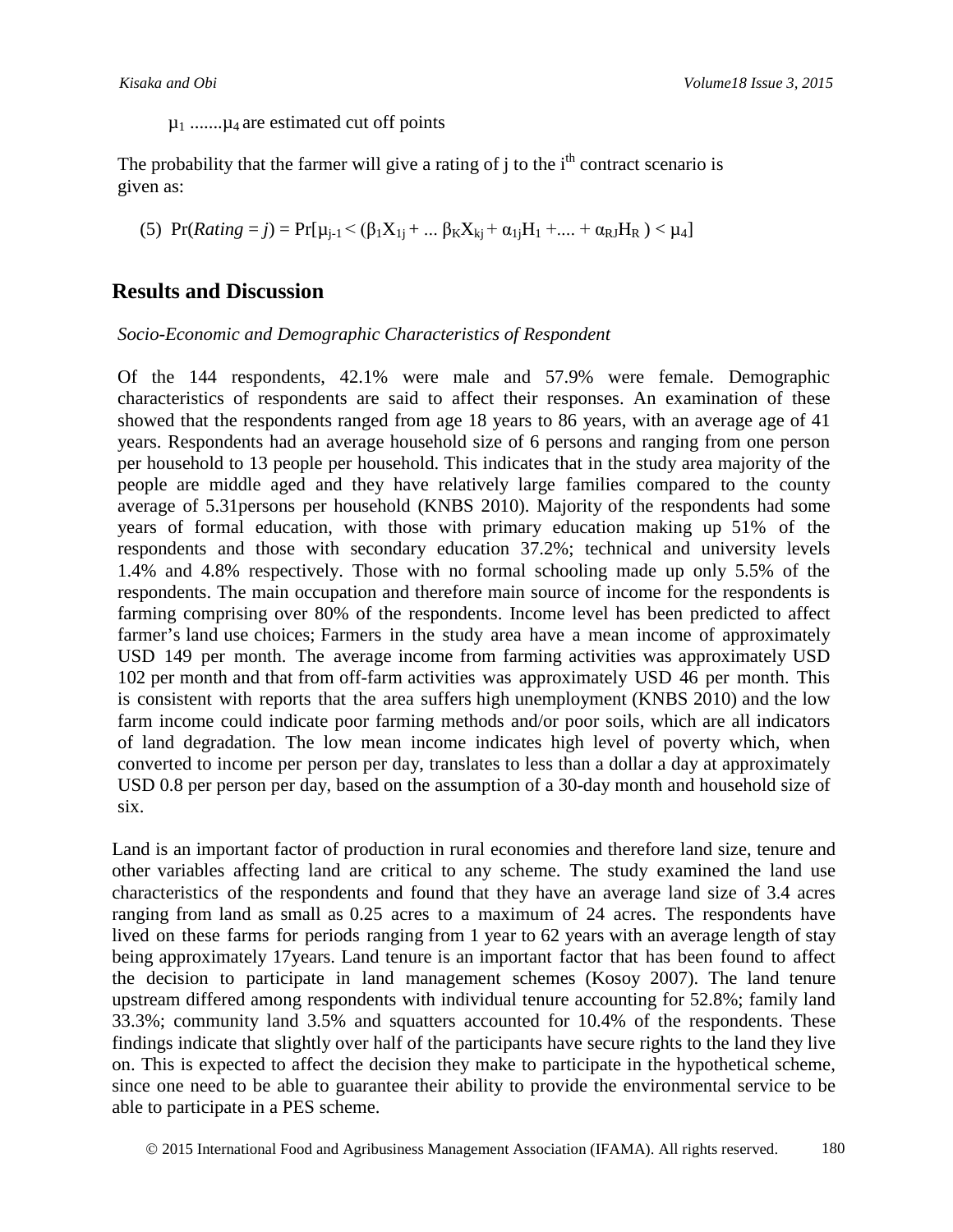#### *State of the Environment in the River Kuywa Watershed*

For PES to be viable there must be a valuable environmental service that is actually being degraded or whose degradation is imminent, and key stakeholders who perceive, or can be made aware of, both the value of the environmental service and the threat. It must also be possible for actions by defined individuals or groups to mitigate these threats or prevent degradation. The study examined the state of the environment within the study area and found that 82.8% of the respondents perceived the catchment as degraded while another 6.9% thought it was very degraded. Further, since the study area was in the River Kuywa catchment, the state of the water in the river was seen as an indicator for the state of the environment. In this regard the study found that 81.25% and 9.03% of the respondents reported that the quality of water in the river was poor and very poor respectively. On the other hand, 74.3% of the respondents said the quantity of water was reliable against those who felt it was unreliable of 25.7%. To find out which were the most prevalent environmental challenges in the watershed respondents were asked to rank environmental problems according to how severely they affect them, with 1 being the most prevalent problem and 6 the least prevalent. Respondents felt that poor water quality was their biggest environmental problem, followed by deforestation, wetland degradation, loss of biodiversity, poor agricultural yield and the problem of least concern was inadequate water. These challenges were blamed on increased human activities and the magnitude of these problems has led to increasing poverty and food insecurity among the communities, deteriorating environmental conditions and continued depletion of natural resources.

The design and implementation of watershed PES scheme is premised on stakeholders recognizing the relationship between the condition of the ecosystem and its capacity to provide environmental services for instance suitable land use activities like agro-forestry practices, organic agriculture are expected to enhance provision of environmental services such as provision of clean water, increased ability of the soil to absorb water, vegetation filtration potential, water flow rates and weather buffering of the wetland and thus the water quality and flow seen as the most valuable of hydrological services. Recognizing this relationship establishes a basis for connecting the needs and wellbeing of downstream users of water to the actions of upstream land managers. This knowledge is expected to help influence upstream land use and management practices. Based on this the study sought to find out the level of awareness of the respondents, whether they were already carrying out environmental conservation activities, what kind of environmental activities the respondents are already carrying out, and if they are not practicing any conservation initiatives why they choose not to. Majority of the respondents, (89.4%) are aware that the activities farmers carry out on their farms upstream affects the quality and quantity of water received by downstream and urban users. However, only about 56 % are carrying out conservations activities on their farms. Despite the high awareness on environmental conservation within the watershed only 4% of the respondents had heard of trade in environmental services in any of its forms. The study results show that the respondents are aware of the interrelatedness of the upstream activities to the downstream benefits. However, this was not matched one-to-one with those who are implementing conservation measures to reduce their impact. The reasons given for not engaging in environmental conservation included a lack of awareness, inadequate labor, lack of money and too little land.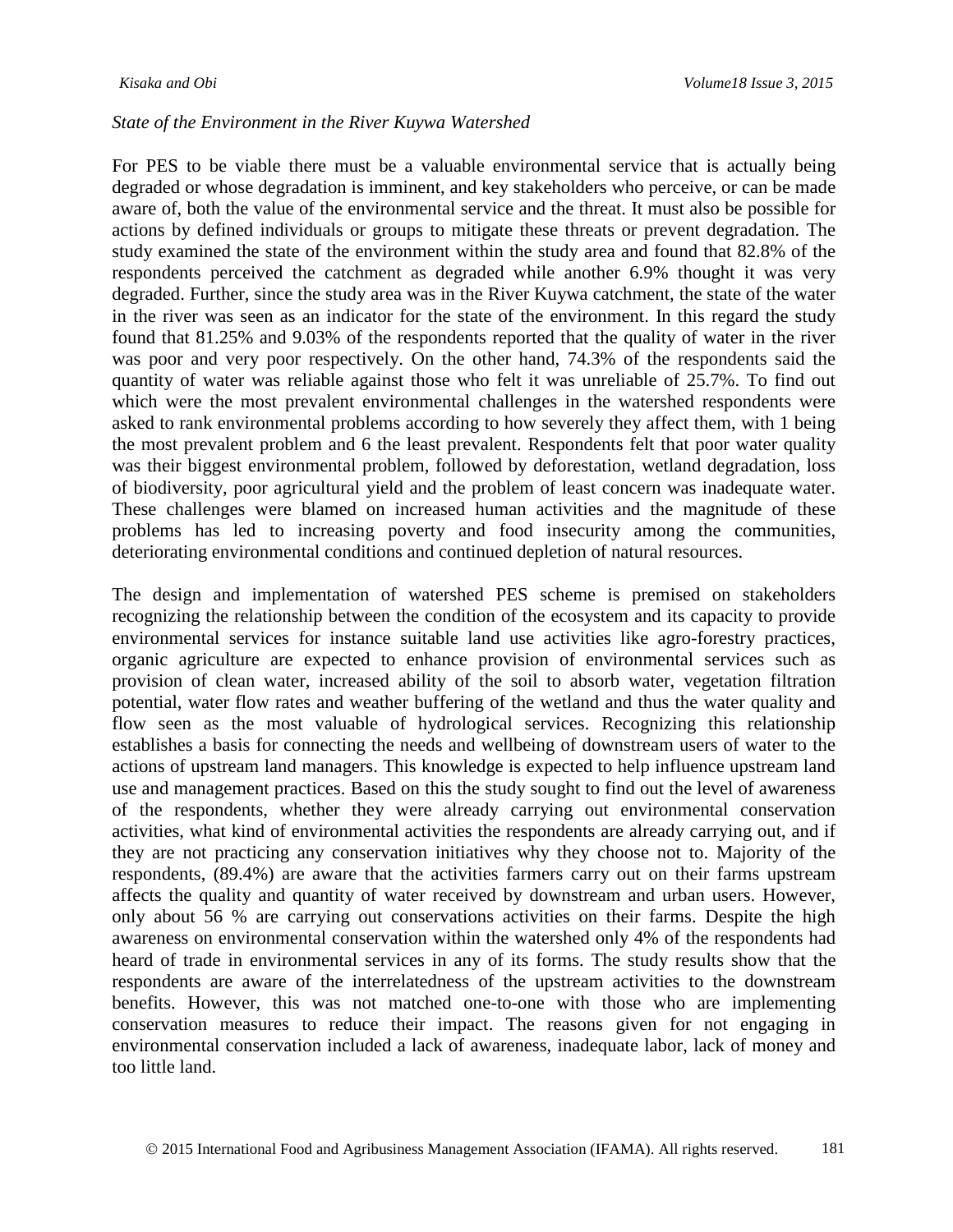#### *Results from the Conjoint Analysis*

Each respondent was asked to rank a set of nine unique management scenarios. The ranking thus obtained was subjected to analysis using the respondents' ranking for the alternative management scenario as the dependent variable while the attributes were included as explanatory variables. The results of a traditional conjoint analysis generated by running an ordinary least square regression of ranking on attributes of management scenarios are presented in Table 1.

|                                | <b>Estimate</b> | J<br>Std.    |         |                |      | marginal. | <b>Change</b> |
|--------------------------------|-----------------|--------------|---------|----------------|------|-----------|---------------|
| <b>Attributes</b>              | (Log Odds)      | <b>Error</b> | z value | $Pr(\geq  z )$ | Odds | effects   | $\Delta p$    |
| Land area 20%                  | 0.06            | 0.48         | 0.13    | 0.89           | 1.06 | 0.011     | 0.049         |
| Land area 40%                  | $-1.13$         | 0.52         | $-2.18$ | $0.03*$        | 0.32 | $-0.212$  | $-0.916$      |
| Commitment period 15yrs        | $-1.49$         | 0.55         | $-2.72$ | $0.006**$      | 0.22 | $-0.282$  | $-0.96$       |
| <b>Commitment Period 30yrs</b> | $-1.19$         | 0.46         | $-2.58$ | $0.009**$      | 0.31 | $-0.223$  | $-1.215$      |
| Harvest partially permitted    | 0.15            | 0.49         | 0.31    | 0.76           | 1.16 | 0.029     | 0.123         |
| Harvest not permitted          | $-0.29$         | 0.48         | $-0.59$ | 0.55           | 0.75 | $-0.0541$ | $-0.233$      |
| Incentive agric. extension     | 0.13            | 0.63         | 0.20    | 0.84           | 1.14 | 0.024     | 0.103         |
| Incentive Microcredit          | 0.26            | 0.53         | 0.49    | 0.62           | 1.30 | 0.049     | 0.212         |
| Incentive Cash Ksh.5,000       | 0.38            | 0.63         | 0.59    | 0.55           | 1.46 | 0.071     | 0.305         |
| Administrator local NGO        | 0.27            | 0.56         | 0.47    | 0.64           | 1.30 | 0.050     | 0.216         |
| <b>Administrator WRMA</b>      | $-0.30$         | 0.52         | $-0.59$ | 0.55           | 0.74 | $-0.057$  | $-0.247$      |
| Admin. rural water supply      | $-0.74$         | 0.58         | $-1.26$ | 0.21           | 0.48 | $-0.138$  | $-0.597$      |
| Free labor 2 days/mth          | 0.19            | 0.49         | 0.39    | 0.69           | 1.21 | 0.037     | 0.158         |
| Free labor 3 days/mth          | $-0.02$         | 0.50         | $-0.05$ | 0.96           | 0.9  | $-0.005$  | $-0.020$      |

| Table 1. Results of the Traditional Conjoint Analysis |  |
|-------------------------------------------------------|--|
|-------------------------------------------------------|--|

Significant at 0.005 \*\*; Significant at 0.05 \*;

**Source.** Field Survey (2013).

The binary logit analysis estimated the probability that farmers would definitely undertake any of the management scenarios. The dependent variable  $Y=1$  for management scenarios which received a conjoint ranking of 5 (individual would definitely undertake that scenario) and  $Y=0$ otherwise. The results of the binary logit analysis are presented in Table 2.

Analysis using the ordered logit, in which the dependent variable, the ratings were characterized as ordered but not by equal intervals, and those of the traditional conjoint, in which the intervals between the dependent variable, ratings, were assumed to be equal, returned the same results. The results from the binary logit analysis, in which the dependent variable was not continuous, showed slight differences. Despite the variations made to the dependent variable, results from all three models used, indicated that commitment period and percentage land area to be committed were significant factor affecting the respondents' decision to select a management scenario. The binary logit analysis also returned a significant result for the right to harvest products from the committed land. The rest of the factors do not significantly affect the preference of farmers for a given management scenario. Commitment period (15years and 30years) is highly significant at p<0.005 and is negatively related to the respondents ranking. This means management scenarios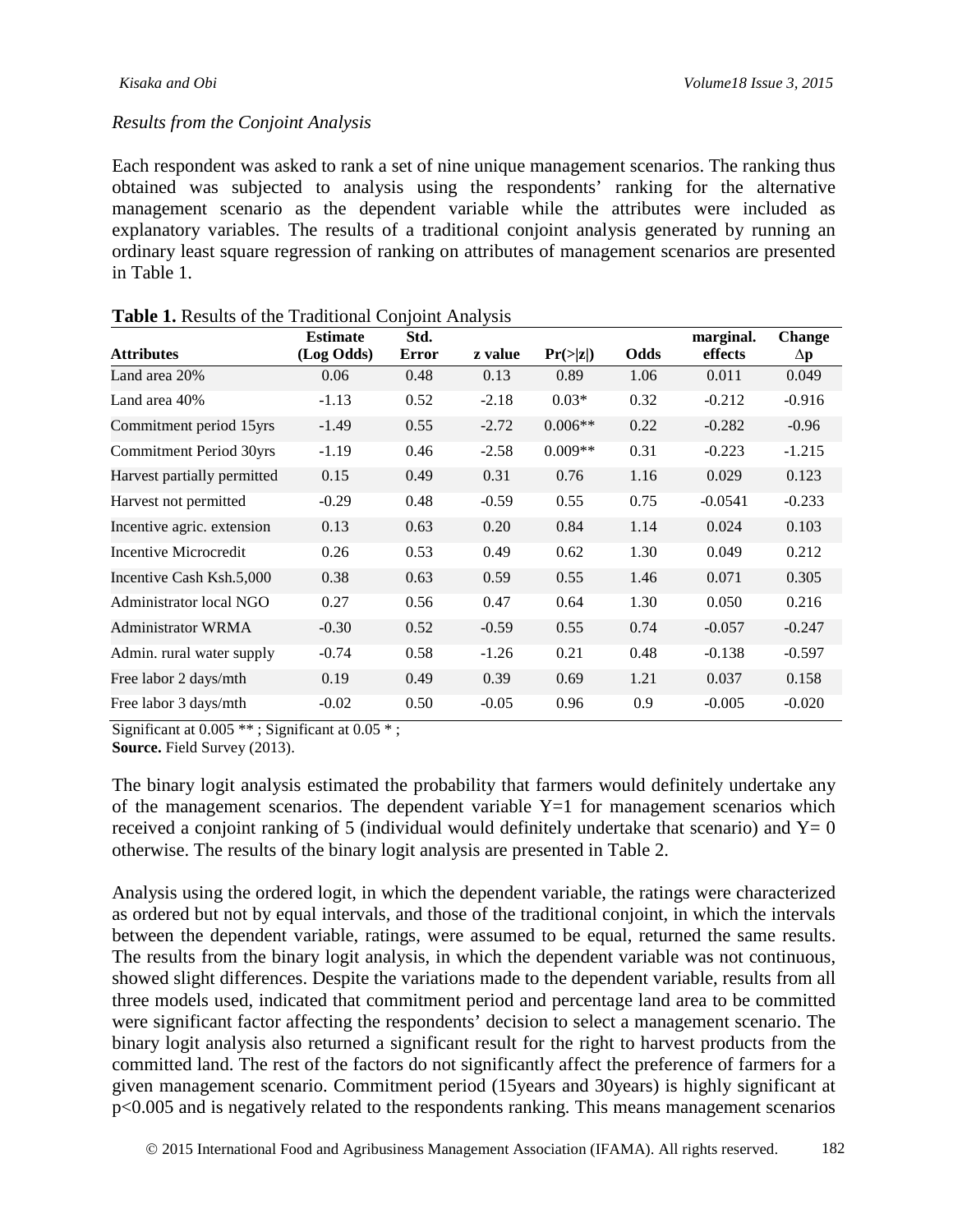with longer commitment periods were rated lower. Land area to be committed becomes significant at p<0.05 after the area exceeds 40% of the total farmers land area and is also negatively related to respondents ranking. Therefore farmers' ranking is indifferent to land area below 40%; however after land area committed approaches 40% any further increase will lower the ranking for that scenario. Land area of 20% is not statistically significant. Other than the two variables above which are also statistically significant with the Binary Logit, this analysis also found that the right to harvest was highly significant and is negatively related to the respondents ranking of a management scenario, for the option where land owners are not permitted to harvest from the committed land area. This means that a management scenario that denies landowners 'rights to harvest' will most likely not be selected by the respondents.

| <b>Attributes</b>                                                             | B          | <b>Std. Error</b> | Wald Stat. | <b>P-Value</b> | Exp(B) |
|-------------------------------------------------------------------------------|------------|-------------------|------------|----------------|--------|
| Land area 20%                                                                 | $-0.576$   | 0.147             | 15.376     | $0.000$ ***    | 0.562  |
| Land area 40%                                                                 | $-3.177$   | 0.246             | 167.095    | $0.000***$     | 0.042  |
| Commitment period 15yrs                                                       | $-0.416$   | 0.164             | 6.427      | $0.011***$     | 0.660  |
| <b>Commitment Period 30yrs</b>                                                | $-1.201$   | 0.175             | 46.879     | $0.000$ ***    | 0.301  |
| Harvest partially permitted                                                   | $-0.120$   | 0.166             | 0.524      | 0.469          | 0.887  |
| Harvest not permitted                                                         | $-0.625$   | 0.172             | 13.190     | $0.000$ ***    | 0.535  |
| Incentive agric. extension                                                    | 0.231      | 0.199             | 1.341      | 0.247          | 1.260  |
| <b>Incentive Microcredit</b>                                                  | 0.179      | 0.194             | 0.846      | 0.358          | 1.196  |
| Incentive Cash Ksh.5,000                                                      | 0.254      | 0.199             | 1.632      | 0.201          | 1.289  |
| Administrator local NGO                                                       | 0.012      | 0.199             | 0.004      | 0.951          | 1.012  |
| <b>Administrator WRMA</b>                                                     | 0.001      | 0.198             | 0.000      | 0.996          | 1.001  |
| Admin. rural water supply                                                     | 0.205      | 0.199             | 1.056      | 0.304          | 1.227  |
| Free labor 2 days/mth                                                         | $-0.024$   | 0.170             | 0.020      | 0.887          | 0.976  |
| Free labor 3 days/mth                                                         | 0.067      | 0.170             | 0.156      | 0.693          | 1.070  |
| Constant                                                                      | 0.609      | 0.264             | 5.309      | $0.021***$     | 1.838  |
| Observations                                                                  | $N = 1296$ |                   |            |                |        |
| <b>Correct Prediction</b>                                                     | 69.40%     |                   |            |                |        |
| Cox and Snell R Square                                                        | 0.240      |                   |            |                |        |
| Nagelkerker R Square Hosmer                                                   |            |                   |            |                |        |
| and Lemeshow test Chi-Square                                                  | 0.339      |                   |            |                |        |
| $Sianification to to 10/$ ** $Sianification to 50/$ * $Sianification to 100/$ |            |                   |            |                |        |

|  | Table 2. Results from a Binary Logit Model |
|--|--------------------------------------------|
|--|--------------------------------------------|

Significant at 1%, \*\* Significant at 5%, \* Significant at 10%

**Source.** Field Survey (2013).

The study calculated **∆p** parameter which shows the marginal effect of a change from the baseline case situation. Base on the Traditional conjoint analysis presented in Table 1 above, everything else being equal, increasing the land area committed to 20 percent is a preferred option to that of 10% by nearly 5%. This changes drastically when land area committed increases to 40% then the likelihood to be selected decreases by 90%. Going through all the attribute levels and comparing them to the baseline, the study was able to rank the attributes and found that a management scenario that includes commitment of 20% of land area for a period of five years would have the highest likelihood of being selected. This can be combined with other likely first choices which include harvesting partially permitted, a cash incentive of USD 59 per acre per annum; administered by a local NGO and requiring contribution of free labor for two days. The socio-economic and demographic characteristics of the respondents were entered as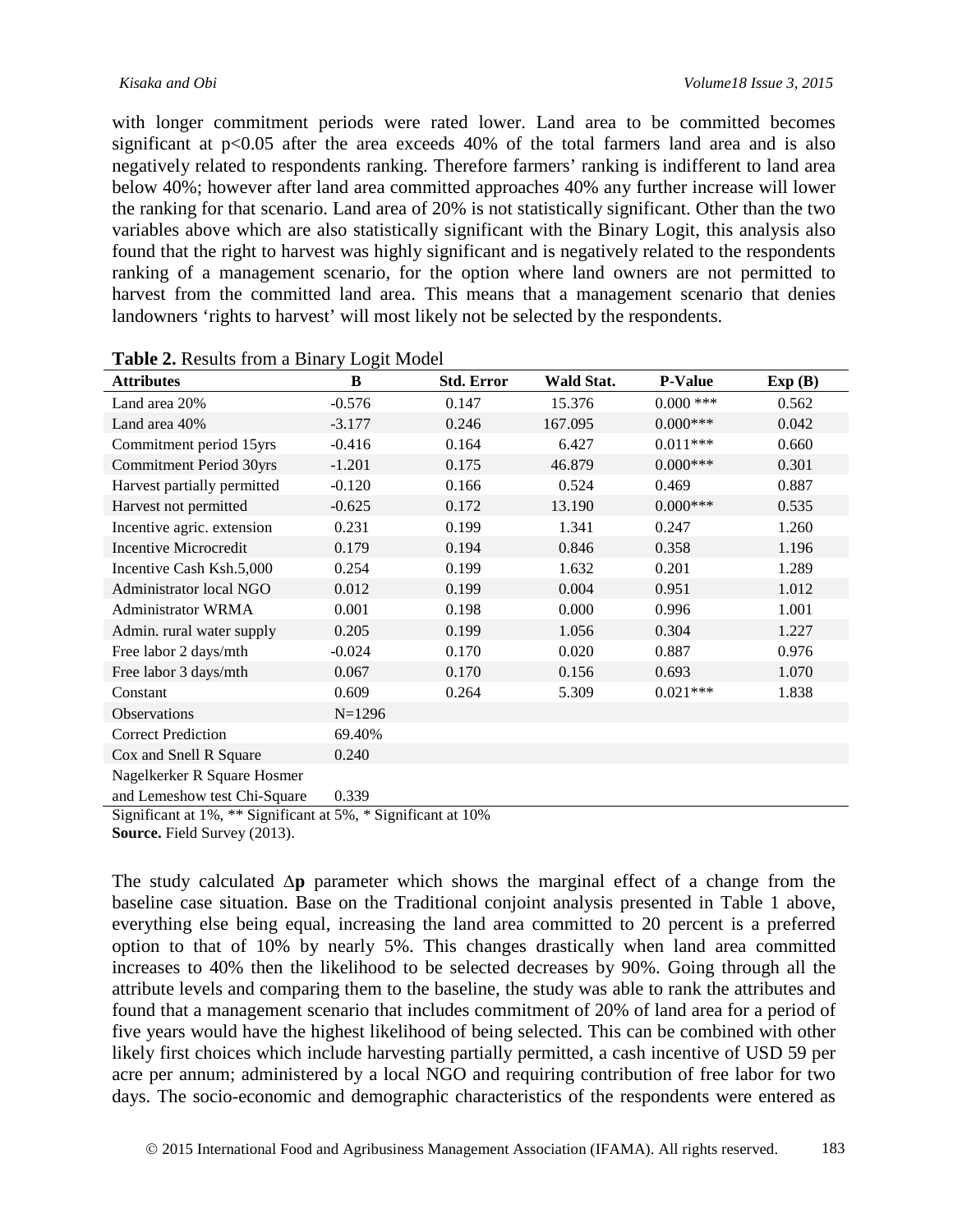dependent variables and the decision to participate or not in the schemes was the independent variable. Table 3 shows these results.

| Socio-Econ Characteristic                                               | <b>Estimate (Log Odd)</b> | <b>Std. Error</b> | Z-value  | Pr(. z )   |
|-------------------------------------------------------------------------|---------------------------|-------------------|----------|------------|
| Gender                                                                  | 2.804000                  | 1.199000          | 2.338    | $0.019*$   |
| Age                                                                     | 0.120300                  | 0.045810          | 2.626    | $0.0086**$ |
| Education                                                               | 0.469600                  | 0.622300          | 0.755    | 0.45       |
| Household Size                                                          | $-0.775800$               | 0.210400          | $-3.688$ | $0.0002**$ |
| Awareness of environmental<br>benefits from their farming<br>activities | 6.130000                  | 2.213000          | 2.77     | $0.0056**$ |
| Currently carrying out environmental<br>conservation activities         | 7.123000                  | 1.647000          | 4.324    | $0.000**$  |
| Member of water resource users<br>Associations                          | $-16.90000$               | 2597.0000         | $-0.007$ | 0.99       |
| Association access to financial<br>services                             | $-21.950000$              | 2046.0000         | $-0.011$ | 0.99       |
| Land Tenure Systems                                                     | 6.004000                  | 1.843000          | 3.258    | $0.001**$  |
| Land size                                                               | $-0.253900$               | 0.198100          | $-1.282$ | 0.199      |
| Farm income                                                             | 0.000018                  | 0.000012          | 1.46     | 0.144      |
| Annual income Ksh.                                                      | $-0.000011$               | 0.000002          | $-4.783$ | $0.000**$  |

**Table 3.** Factors Affecting Decision to Participate in the Land Management Scheme

Significant at 0.01 \*\*; Significant at 0.05 \*

**Source.** Field Survey (2013)

Twelve socio-economic, demographic characteristics and perceptions were run and show that Gender, age, household size, environmental benefit awareness; carrying out environmental conservation on farm, land tenure and annual income are statistically significant, and therefore the factors that influence the decision to participate in the scheme. Gender and Age have a positive relationship with the decision to participate as has land tenure meaning that females are more likely to participate in the scheme than male respondents while as age increases and as tenure becomes more secure it is more likely that they will participate in the management scheme. Further as expected respondents with awareness, knowledge and prior experience in environmental conservation are also more likely to participate in the management scheme. Household size has a negative relationship indicating that as household size increases the farmers are less likely to participate. Since the scheme will require the commitment of a portion of the land, it is likely that a person with a large family feels they are not able to forego use of any piece of their land for fear of being unable to provide food for their family using the remaining piece. Total annual income is statistically significant and has a negative relationship with the decision to participate meaning as income increases it is unlikely that the person will participate. This is expected since the total income comprises farm and non-farm income. It is expected that non-farm income will increase by larger proportions than the farm income therefore it may be correct to assume that increase in non-farm income is the cause of the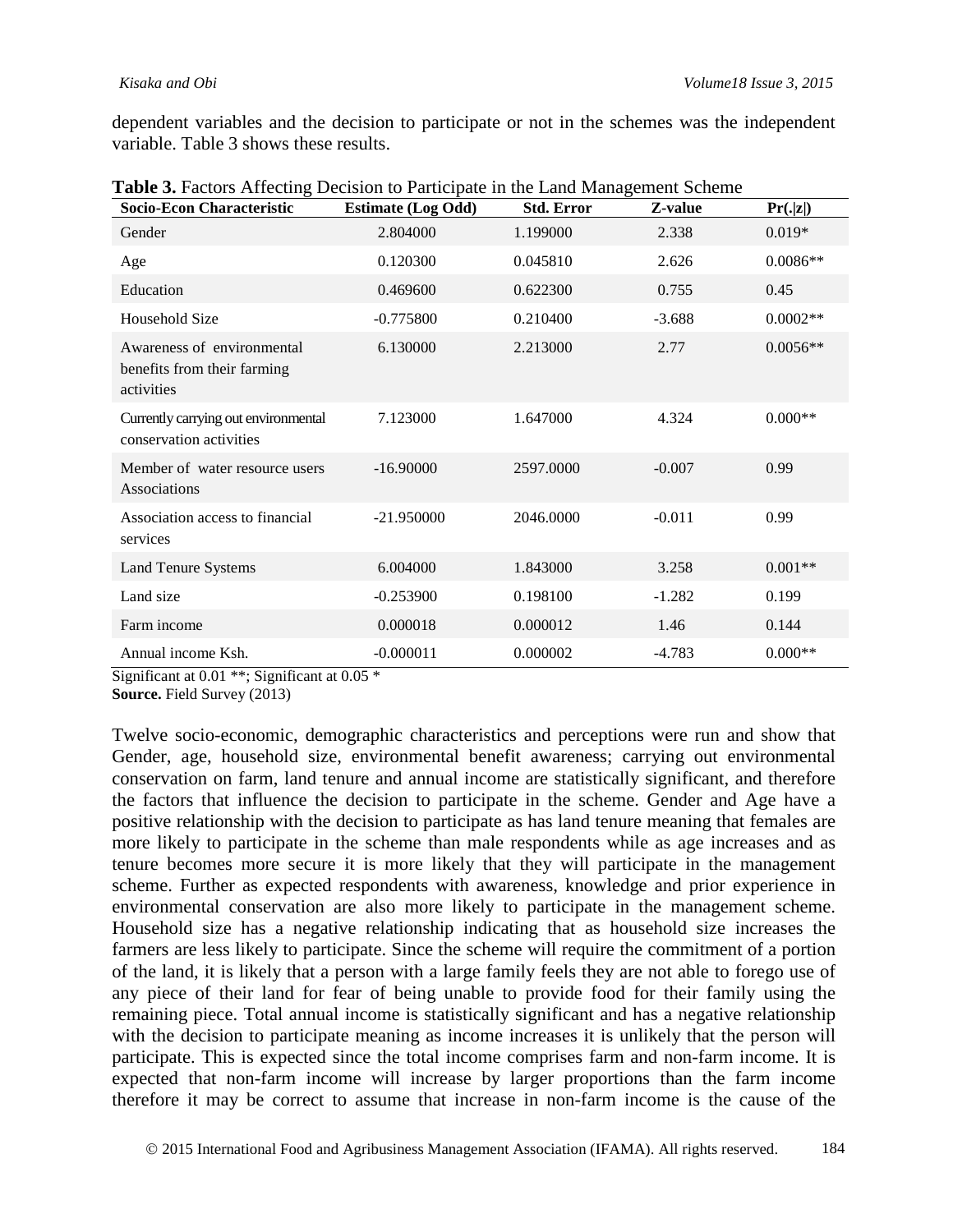negative sign. And increase in Non-farm income is usually associated with stay away from home since most jobs are in urban areas.

The study found that level of education, and land size were not statistically significant and are therefore unlikely to affect the decision to participate in the management scheme. The insignificance of level of education is an unexpected result since previous studies show that education plays a significant role in environmental management programs in developing countries (Balana et al. 2008). This contrary finding could mean that the respondent have sufficient environmental awareness, knowledge and hands on experience. Another unexpected result was the insignificant and negative relationship of land size and the decision to participate. It had been anticipated that given the value attached to land and the generally small land size (average land size of 3.4 acres), the decision to participate would be related positively to land size. This finding could mean that with other appropriate measures in place, land size is not a major constraint in implementing improved land management practices.

# **Conclusion and Recommendations**

Environmental services provided by watersheds are scarce due to destruction and unsustainable use of watershed resources. Land degradation, poor water quality and the associated stress on human populations continues to be a major challenge to policy makers as demand for water increases and the human population continues its exponential growth path. The sustainable development thinking highlighted the economic angle of the problem of environmental management and made interdependence central to the policy formulation process. This led to governance approaches that incorporate economic consideration into environmental management. Work therefore increased to making environmental goods and services marketable, through valuation and using this information to inform policymaking. It is from this that the concept of Payment for Environmental services grew. Payment for Environmental Services (PES) is an economic instrument designed to provide positive incentives to natural resource users that are expected to result in continued or improved provision of environmental services. In watershed land use decisions by farmers upstream affect the provision of water quality and quantity downstream providing a setting in which PES can be applied. PES has emerged as an important tool that can motivate farmers to provide environmental services through land use changes and adoption of best land management practices. It is premised on the concept that to maintain the flow of environmental goods and services for society, incentives are needed to induce local people to forego more disruptive land and resource use practices. It is also presented as a sustainable, economically efficient and self – financing development program that could go a long way to support the goals of increased production at farm level while reducing the ecological footprint. The study finds that information on the preferences of farmers to aspects of a possible management contract for a PES are a key to setting up a sustainable PES scheme.

Using locally identified sets of management attributes and their levels and applying conjoint analysis, this study assessed farmers' preferences for alternative management options for a PES scheme aimed at enhancing watershed service in River Kuywa catchment. This conjoint analysis study of farmers' preferences for the attributes of management scenarios for PES was analyzed using three methods that gave similar results indicating high confidence in the validity of the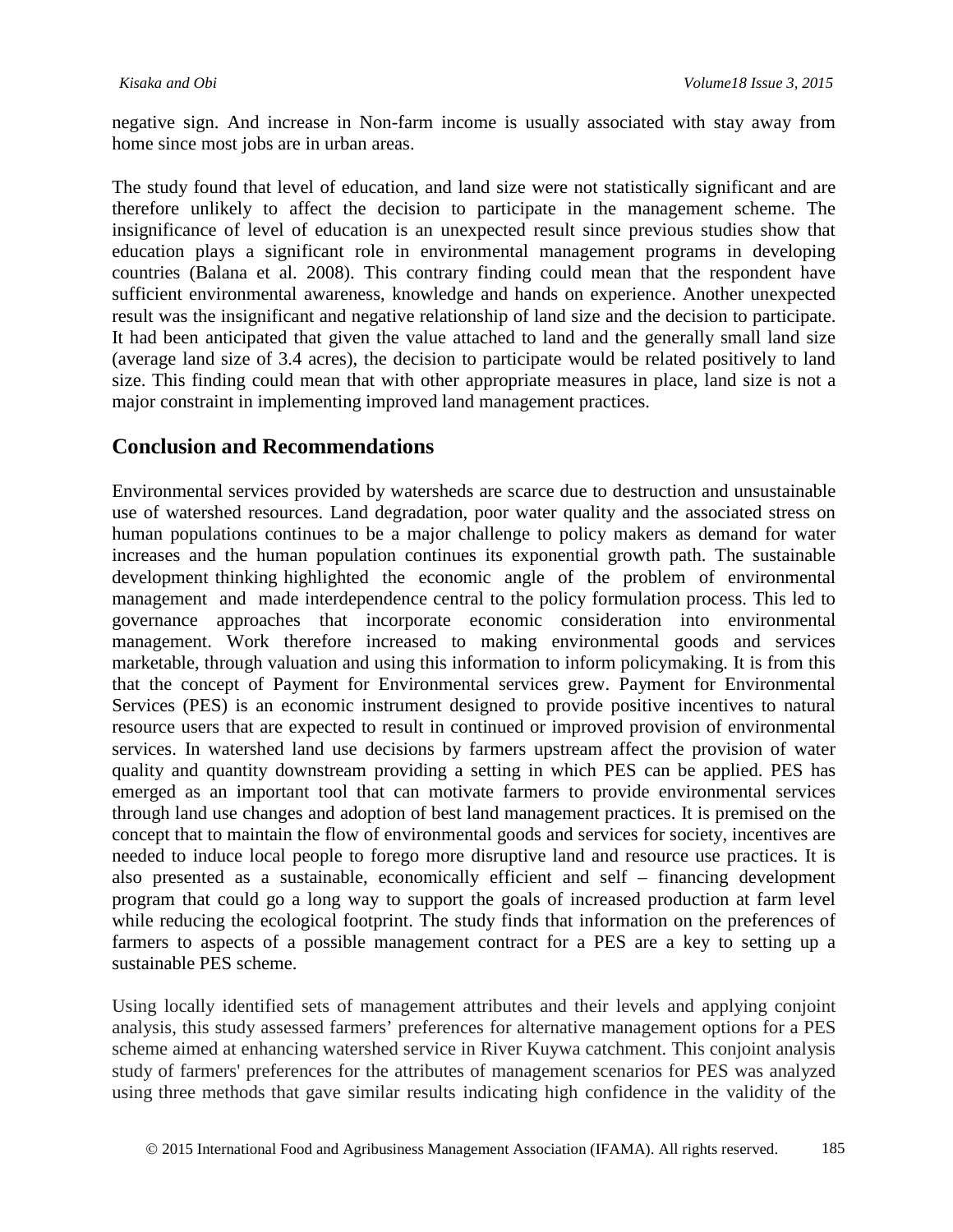results. The results indicate that in Mt Elgon Ecosystem and probably elsewhere in Kenya, conjoint analysis can be effective in eliciting farmers' preferences over the attributes for management options for PES. The results found that the length of time the management intervention will commit the farmers land significantly affected their ranking of the management scenarios presented. Land size to be committed also significantly affected the ranking of the management scenario, but only after it reached land area of 40% and above of the total land area. This is an indication that farmers are willing to set aside a portion of their land for the conservation intervention. This leads the study to conclude that preparation of any management contract should take these two factors into consideration to encourage farmers to accept the contract. Based on the ranking of the farmers for the various management scenarios presented to them lead to the conclusion that a management contracts that includes commitment of 20% of land area for a period of five years, a cash incentive of USD 59 per acre per annum; administered by a local NGO and requiring contribution of free labor for two days would have the highest likelihood of being selected. It is therefore recommended that these attributes are incorporated in management contracts for a PES scheme for the Kuywa River watershed. The study found that gender, age, household size, awareness of upstream effect on downstream benefits; carrying out environmental conservation on farm, land tenure and annual income are the main factors that affected the decision of the farmer to participate in the scheme. These characteristics should therefore be taken into consideration when designing a PES scheme.

PES implemented elsewhere in the world have been found to support both development and environmental goals, therefore developing countries faced with the problems of land degradation, food insecurity and water scarcity should consider the use of this policy instrument. Assessing the preferences of farmers for management options provides an inroad into the application of this tool and should be considered by policy makers and practitioners who intend to use PES. The findings of this study that land size did not significantly affect the farmers' decision to participate in the scheme implies to policy makers and practitioners that environmental goals could be realized despite the size of the land held by the farmers.

The practical value of the findings in this study have been demonstrated, however the study focused on only one aspect of an entire toolbox required for the design and implementation of a Payment for Environmental Services Scheme. Further research is recommended to fill the gap. Specifically for PES to meet the goal for reduced land degradation, research is needed to find out which agricultural practice could be promoted in such a scheme to ensure this is met alongside the goal of increased food production.

## **References**

Ajayi, O, F. Akinnifesi, J. Mullila-Mitti, J. Dewolf, P. Matakala and F. Kwesiga. 2008. Adoption, profitability, impacts and scaling-up of agroforestry technologies in southern African countries, edited by D. Batish, R. Kohli, S. Jose and H. Singh, 'Ecological basis of agroforestry', Taylor and Francis Group, Boca Raton, Florida.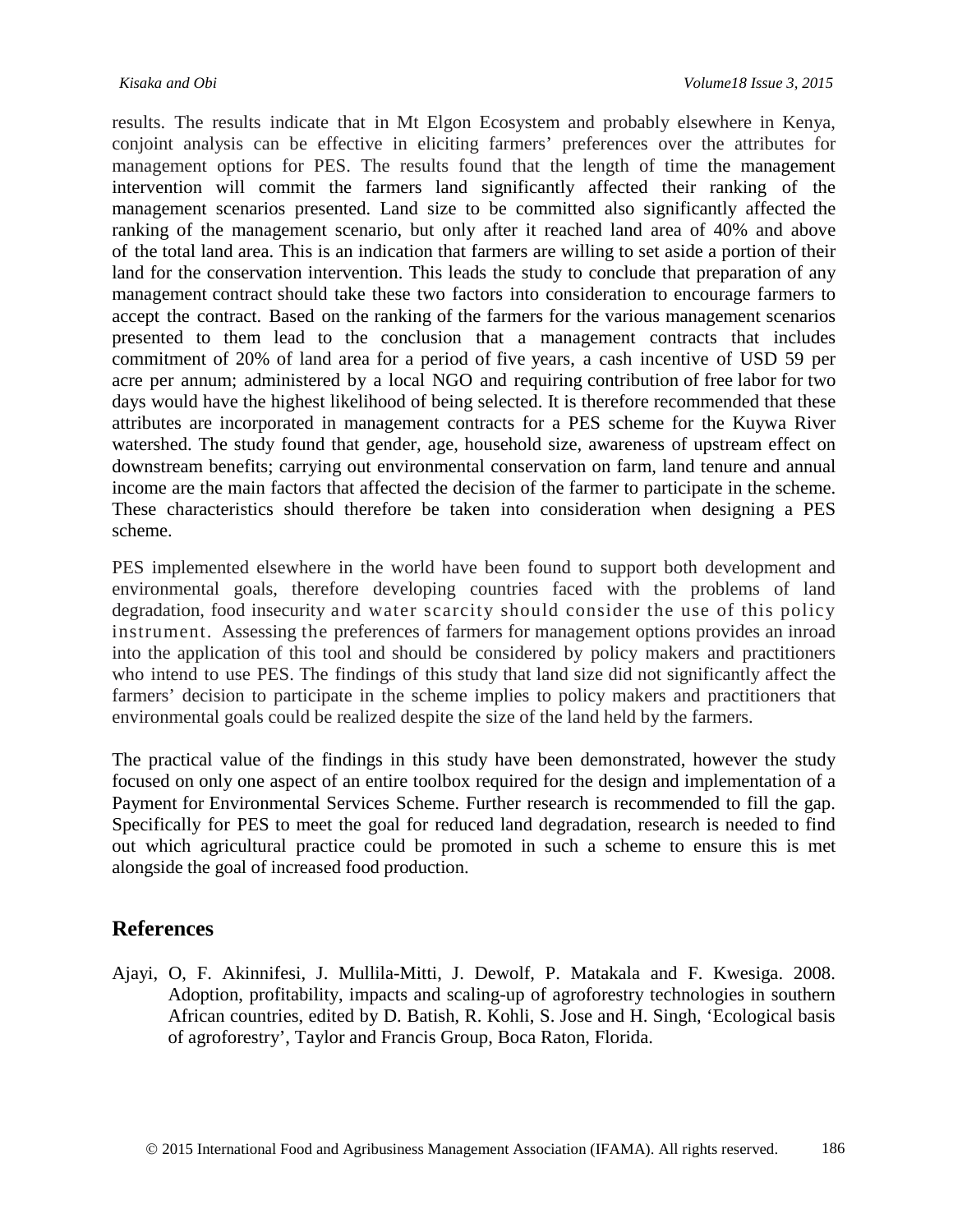- Alriksson, S., and T. Oberg. 2008. Conjoint analysis for environmental evaluation: a review of methods and applications. *Environmental Science and Pollution Research* 15 (3): 244- 257.
- Angelsen, A. 2010. Policies for reduced deforestation and their impact on agricultural production. *Proceedings of the National Academy of Sciences* 107(46): 19639–19644.
- Arifin, B., B.M. Swallow, S. Suyanto, and R.D. Coe. 2009. A conjoint analysis of farmer preferences for community forestry contracts in the Sumber Jaya Watershed, Indonesia. *Ecological Economics* 68(7): 2040-2050.
- Batabyal, A.A., J.R. Kahn, and R.V. O'Neill. 2003. On the scarcity value of ecosystem services. *Journal of Environmental Economics and Management* 46(2): 334–352,
- Balana, B., B. Muys, F. Nega, E. Tollens, J. Nyssen, J. Deckers, and E. Mathijs. 2008. Household livelihood strategies and forest dependence in the highlands of Tigray, Northern Ethiopia. *Agricultural Systems* 98(2): 147–155.
- Balana, B., B. Muys, F. Nega, E. Tollens, J. Nyssen, J. Deckers, and E. Mathijs. 2008. The Economic Contribution of Forest Resource use to rural livelihoods in Tigray Northern Ethiopia. *Forest Policy and Economics.* 11(2): 109 – 117.
- Boyd, J. and S. Banzhaf. 2007. What are ecosystem services? The need for standardized environmental accounting units. *Ecological Economics* 63(2–3): 616–626.
- Cary J, and A. J. Roberts. 2011. [The limitations of environmental](http://www.ncbi.nlm.nih.gov/pubmed/21084146) management systems in [Australian](http://www.ncbi.nlm.nih.gov/pubmed/21084146) [agriculture.](http://www.ncbi.nlm.nih.gov/pubmed/21084146) *Environment Management.* 92(3):878-85.
- Coase R. 1960. The problem of social cost. *Journal of Law and Economics*. 3: 1-44.
- Comprehensive Assessment of Water Management in Agriculture. 2007. *Water for Food, Water for Life: A Comprehensive Assessment of Water Management in Agriculture*. London: Earthscan, and Colombo: International Water Management Institute.
- Daily G. C, ed. 1997. *Nature's services: societal dependence on natural ecosystems.* Island Press, Washington, D.C., USA.
- Engel, S., S. Pagiola and S. Wunder. 2008. Designing payments for environmental services in theory and practice: an overview of the issues. *Ecological Economics* 65:663-674.
- Food and Agriculture Organization of the United Nations. 2011. *Payments for ecosystem services and food security.* Rome, Italy: The Food and Agriculture Organization of the United Nations.
- Gómez-Baggethun, E. 2011. Economic valuation and the commodification of ecosystem services. *Progress in Physical Geography* 35(5): 613-628.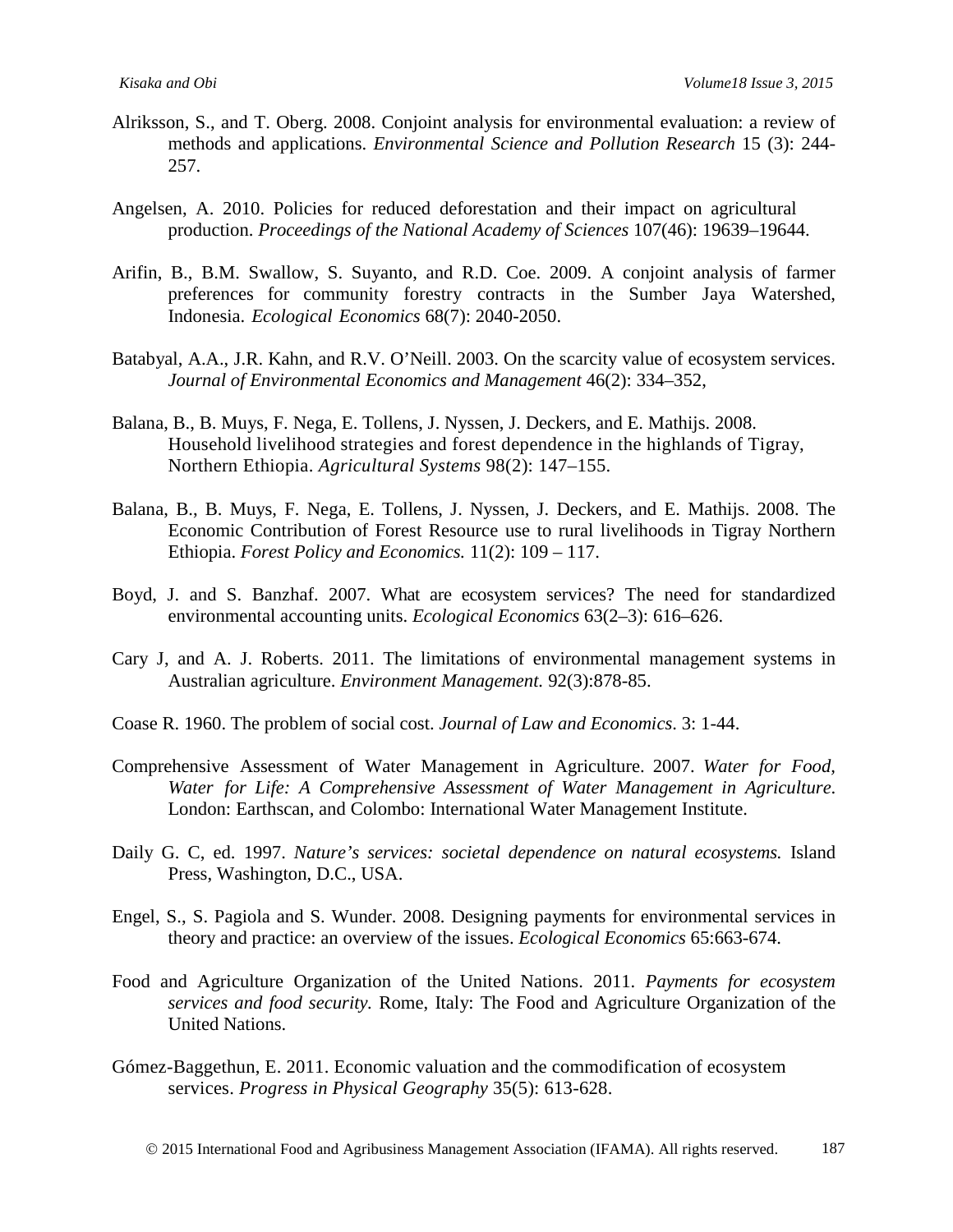- Gross-Camp Nicole D., A. Martin, S. McGuire, B. Kebede and J. Munyarukaza. 2012. Payments for ecosystem services in an African protected area: exploring issues of legitimacy, fairness, equity and effectiveness. *Oryx* 46(1):24-33.
- Hardin, G. 1968. The tragedy of the commons. *Science* 162(3859): 1243-8.
- Hubermann, D. and T. Leipprand. 2006. *Developing International Payments for Ecosystem Services: A Technical Discussion. Background Paper.* UNEP-Economic and Trade Branch, Geneva.
- International Fund for Agricultural Development. 2013. *Smallholders, food security, and the environment.* Rome, Italy: International Fund for Agricultural Development.
- Jack B., C. Kousky and K. Sims. 2008. Designing payments for ecosystem services: lessons from previous experience with incentive-based mechanisms. *Proceedings of the National Academy of Science* 105(28): 9465.
- Johnson N., and M. E. Baltodano. 2004. The economics of community watershed management: Some evidence from Nicaragua. *Ecological Economics* 49(1): 57 – 71.
- Johnson F.R., E. Lancsar and D. Marshall. 2013. Constructing experimental designs for discrete-choice experiments: report of the ISPOR Conjoint Analysis Experimental Design Good Research Practices Task Force. *Value Health* 16(1):3–13.
- Kenya National Bureau of Statistics. 2010. Kenya population and Housing Census Volume 1a: Population distribution by administrative units. 217p. Kenya: Kenya National Bureau of Statistics, Nairobi (KNBS).
- Kothari C. R. 2004. *Research Methodology: Methods and Techniques.* New Age International Publishers.
- Kosoy, N., M. Martinez-Tuna, R. Muradian, and J. Martinez-Alier. 2007. Payments for environmental services in watersheds: insights from a comparative study of three cases in Central America. *Ecological Economics* 61 (2-3): 446–455.
- Marshall D, J.F.P. Bridges, and B. Hauber. 2010. Conjoint analysis applications in health—How are studies being designed and reported? *Patient* 3(4):249–256.
- McCoy, R. M. 2005. *Field Methods in Remote Sensing*. The Guilford Press, New York. Millennium Ecosystem Assessment. 2005. *Ecosystems and Human Wellbeing: Synthesis.* Island Press, Washington DC. 319.
- Moon K, and C. Cocklin. 2011. A [landholder-based](http://www.ncbi.nlm.nih.gov/pubmed/21309851) approach to the design of private-land [conservation](http://www.ncbi.nlm.nih.gov/pubmed/21309851) [programs](http://www.ncbi.nlm.nih.gov/pubmed/21309851). *Conservation Biology* 25(3):493-503.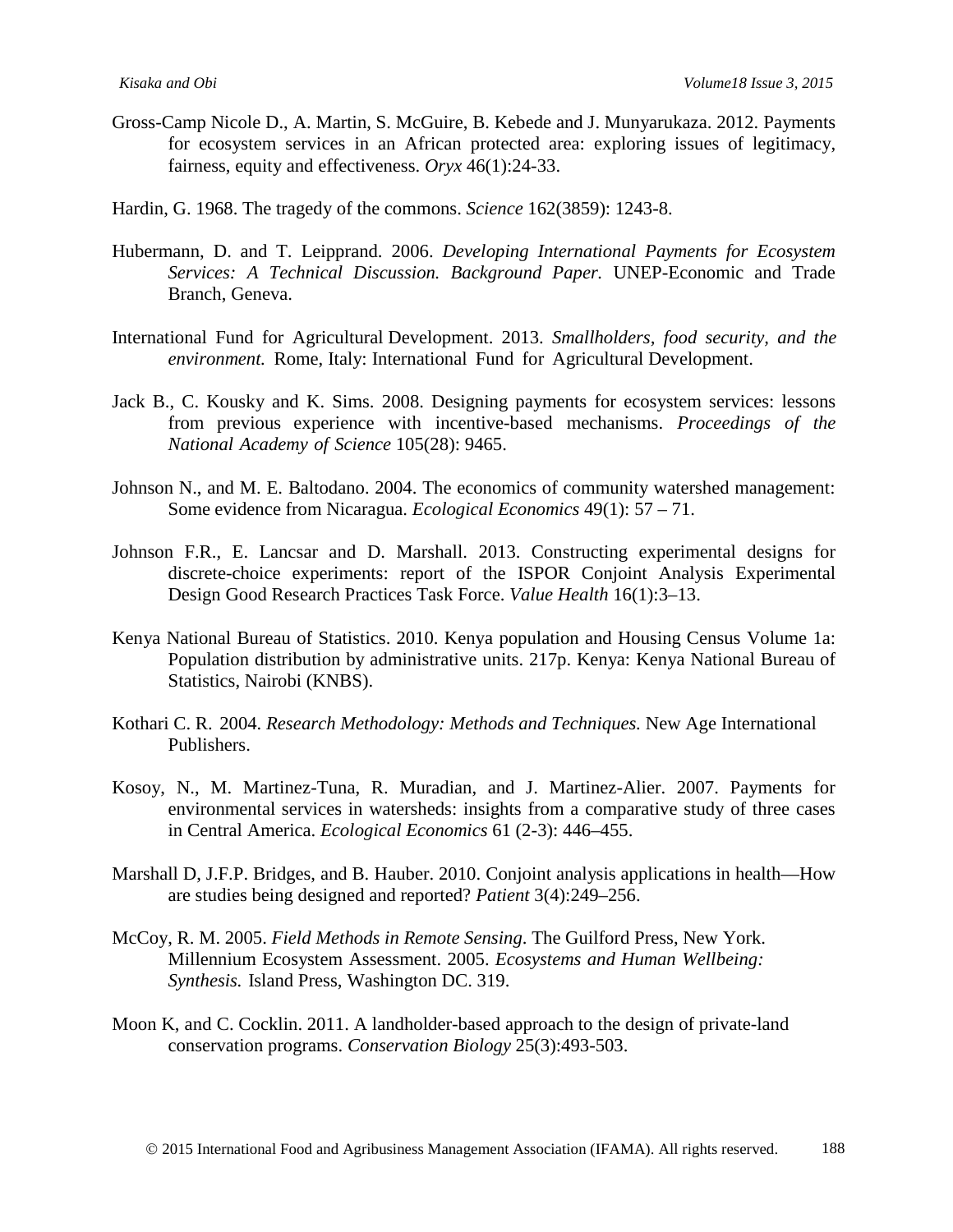- Nkonya E., F. Place, J. Pender, M. Mwanjololo, A. Okhimamhe, E. Kato, S. Crespo, J. Ndjeunga and S. Traore. 2011. Climate Risk management through Sustainable Land management in Sub-Saharan Africa. *IFPRI Discussion paper 01126*. Washington DC: International Food Policy Research Institute.
- Ortega-Pacheco, D. V., F. Lupi, and M. D. Kaplowitz. 2009. Payment for Environmental Services: Estimating demand within a Tropical Wetland. *Journal of Natural Resources Policy Research* 1(2): 189 – 202.
- Ostrom, E. 1990. *Governing the Commons: The evolution of Institutions for Collective Action.* Cambridge University Press, Cambridge.
- Pagiola, S., N Landell-Mills, and J. Bishop. 2002. Making market-based mechanisms work for forests and people. In *selling forest environmental services: Market-based mechanisms for conservation and development,* edited by S. Pagiola, j. Bishop, and N. Landell-Mills, Earthscan, London. 261-289.
- Pagiola S., A. Arcenas, and G. Platais. 2005. Can Payments for environmental services help reduce poverty? An exploration of the issues and the evidence to date from Latin America. *World Development* 33(2): 237 - 253
- Pagiola, S. and G. Platais. 2007. *Payment for Environmental services: From theory to Practice.* World Bank, Washington.
- Pagiola, S. 2008. Payments for environmental services in Costa Rica. *Ecological Economics* 65 (4): 712-724.
- Pagiola S. 2010. *Payment for Environmental Services in Saltillo*. World Bank, Washington.
- Pearce D., C. Pearce and C. Palmer. 2004. *Valuing the Environment in Developing Countries.* Case Studies. Edward Elgar, Cheltenham.
- Pearce D., and K. Turner K. 1990. *Economics of Natural Resources and the Environment*. Harvester, New York/London.
- Perman, R., M. Yae, J. McGilvray, J. and M. Common. 2003. *Natural Resource and Environmental Economics, Third Edition*.
- Porras, I., M. Grieg-Gran, and N. Neves. 2008. All that glitters. A review of payments for watershed services in developing countries. *Natural Resource Issues* No. 11. International Institute for Environment and Development, London, UK.
- Putten V.I., S.M. Jennings, J.J. Louviere, and L.B. Burgess. 2011. [Tasmanian](http://www.ncbi.nlm.nih.gov/pubmed/21719189) landowner [preferences](http://www.ncbi.nlm.nih.gov/pubmed/21719189) for [conservation](http://www.ncbi.nlm.nih.gov/pubmed/21719189) incentive programs: a latent class approach. *Journal of Environmental Management*. 92(10):2647-56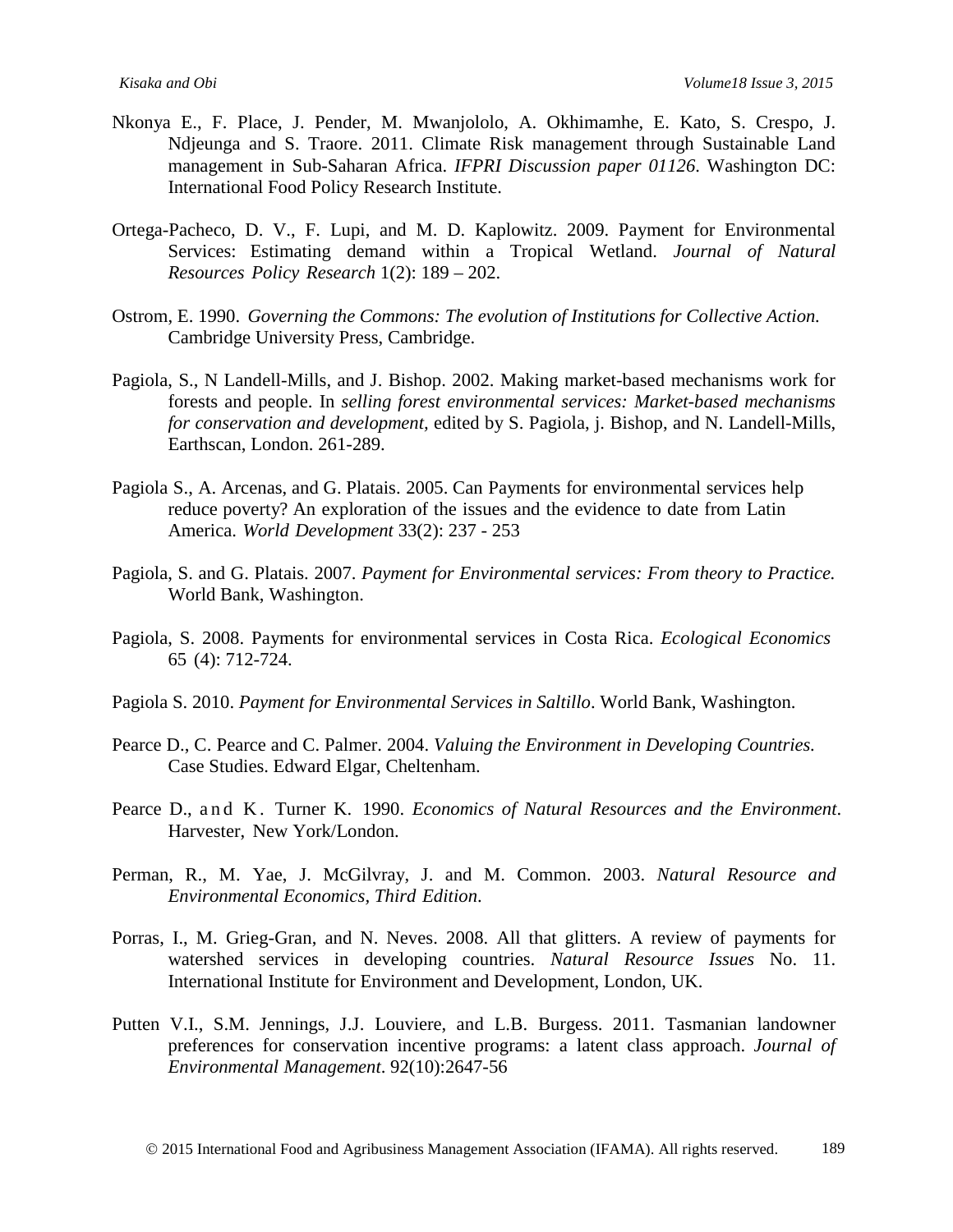- Rafuse S. 2013. *Payment for Watershed Ecosystem Services: Explaining Landowner willingness to Participate in Watershed conservation.* University of Oregon, Oregon.
- Reed Johnson F, E. Lancsar, D. Marshall, V. Kilambi, A. Mühlbacher, D.A. Regier, B.W. Bresnahan, B. Kanninen, and J.F. Bridges. 2013. Constructing [experimental](http://www.ncbi.nlm.nih.gov/pubmed/23337210) designs for [discrete-choice](http://www.ncbi.nlm.nih.gov/pubmed/23337210) experiments: report of the [ISPOR Conjoint Analysis Experimental](http://www.ncbi.nlm.nih.gov/pubmed/23337210) Design Good [Research](http://www.ncbi.nlm.nih.gov/pubmed/23337210) [Practices Tas](http://www.ncbi.nlm.nih.gov/pubmed/23337210)k Force. *Value Health.* 16(1):3-13.
- Robertson N., and S. Wunder. 2005. *Fresh tracks in the Forest: Assessing incipient Payment for Environmental Services initiatives in Bolivia.* CIFOR, Bogor.
- Rosegrant, Mark W., C. Ximing, and Sarah A. Cline. 2002. *World water and food to 2025: Dealing with scarcity*. IFPRI-2020 Vision/International Water Management Institute book. Washington, D.C. U.S.A.: International Food Policy Research Institute.
- Sileshi, G, F. Akinnifesi, O. Ajayi and F. Place. 2008. 'Meta-analysis of maize yield response to woody and herbaceous legumes in sub-Saharan Africa', *Plant and Soil,* 307:1–19.
- Sommerville, M. M., J. P.G. Jones, and E. J. Milner-Gulland. 2009. A revised conceptual framework for payments for environmental services. *Ecology and Society* 14(2): 34.
- Sommerville, M., J.P.G. Jones, M. Rahajaharison, and E.J. Milner-Gulland. 2010b. The role of fairness and benefit distribution in community-based payment for environmental services interventions: a case study from Menabe, Madagascar. *Ecological Economics*  69(6): 1262–1271.
- Southgate, D., and S. Wunder. 2009. Paying for watershed services in Latin America: A review of current initiatives. *Journal of Sustainable Forestry* 28 (3-5): 497 - 524
- Spangenberg, J. H. and J. Settele. 2010. Precisely incorrect? Monetising the value of ecosystem services, *Ecological Complexity* 7 (2010) 327–337
- Swallow B, M. van Noordwijk, S. Dewi, D. Murdiyarso, D. White, J. Gockowski, G. Hyman, S. Budidarsono, V. Robiglio, V. Meadu, A. Ekadinata, F. Agus, K. Hairiah, P.N. Mbile, D.J. Sonwa, and S. Weise. 2007. Opportunities for Avoided Deforestation with Sustainable Benefits. An Interim Report of the ASB Partnership for the Tropical Forest Margins, ASB Partnership for Tropical Forest Margins, Nairobi, Kenya.
- United Nations Environment Program. 2012. *Global Environment Outlook 5: Summary for Africa*. UNEP
- Van Hecken, G., and J. Bastiaensen. 2010. Payments for ecosystem services: justified or not? A political view. *Environment Science Policy* 13 (8):785-792.